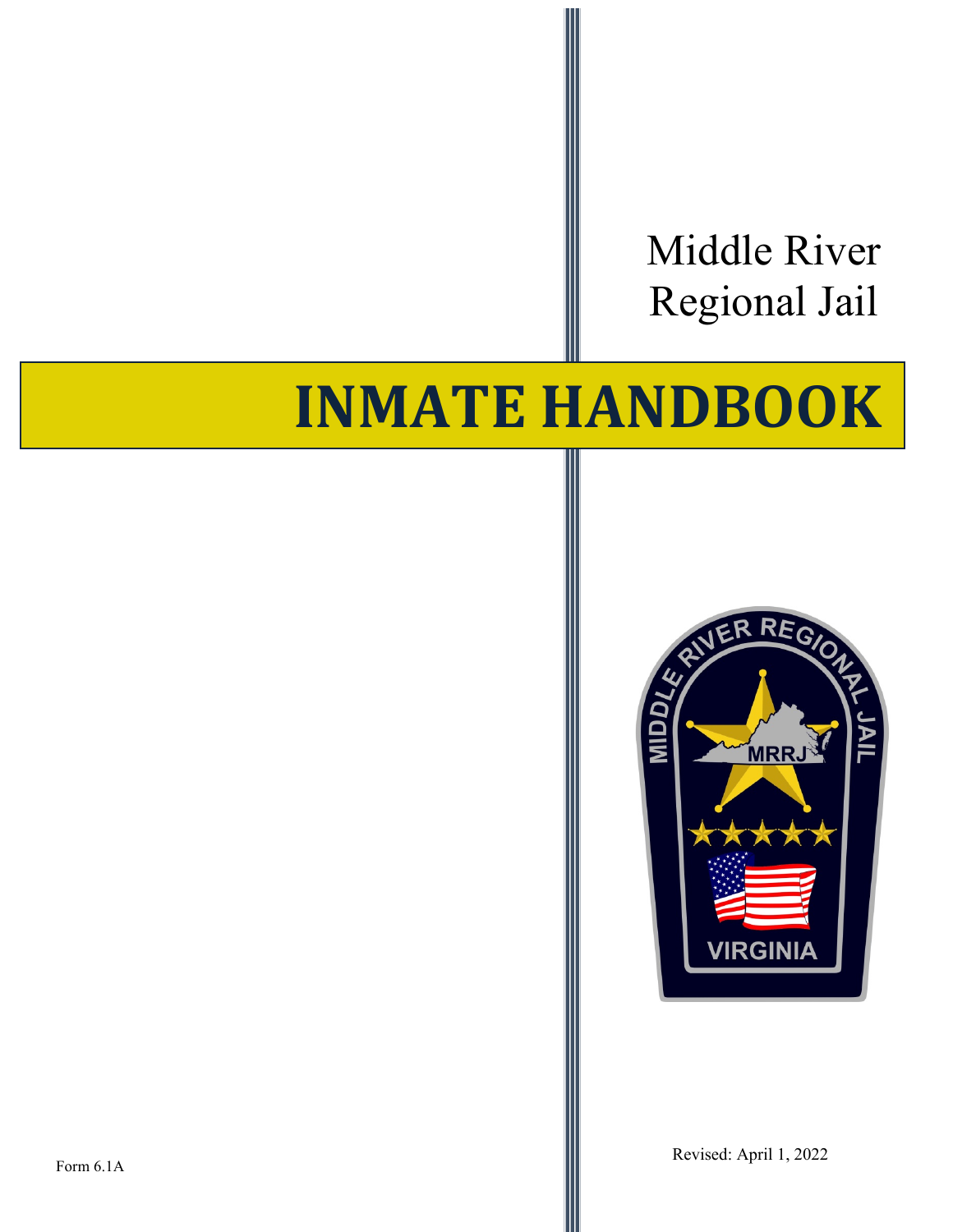You are incarcerated in the Middle River Regional Jail. Our procedures and rules comply with those prescribed by the Virginia Board of Local and Regional Jails, Minimum Standards for Jails. Know and comply with all rules and regulations. You must obey them and the instructions of our officers and staff.

## **STAFF – INMATE COMMUNICATIONS**

- 1. You must talk with your Housing Officer if you need help. Most problems can be resolved this way.
- 2. Staff and inmates will address each other respectfully. Staff will address you as Mr., Mrs., Miss., or Inmate followed by your last name. You shall address staff either as Officer, by rank/title, or by Mr., Mrs., Ms., or Miss followed by their last name; i.e., Officer Smith, Lieutenant Jones or Ms. Malone.
- 3. If you cannot get what you need verbally through your Housing Officer, you may submit an inmate request through the tablet or the kiosk in the housing unit.
- 4. Electronic requests through the tablets should be addressed to the appropriate department. A separate request should be submitted to each specific department that is equipped to assist you. A request that requires responses from multiple departments should not be written.
- 5. If you do not know to whom you should address the request, ask your Housing Officer. Requests must be specific. Only one issue per request form.
- 6. Do not put in more than one (1) request for the same issue until you have given ample time for you to receive a response to the first request. The number of requests that can be sent are limited depending on the department.
- 7. If you request to speak with a supervisor, they will meet with you at their discretion depending the severity of the request.

# **INMATE RIGHTS**

- 1. You have the right to protection from personal abuse to include acts of sexual abuse or assault, corporal punishment, personal injury, property damage, and any other threats or harassment. You will not be discriminated against because of race, religion, national origin, sex, handicap or political beliefs.
- 2. You have the right to unlimited access to the Courts and to address uncensored communications to government authorities at your expense. You will not be punished or treated improperly for doing so.
- 3. You have the right to equal access to be reviewed for inmate programs and work assignments subject to safety, security, program criteria/rules, health considerations and the effective operations of the facility. Being reviewed for programs or work assignments does not guarantee acceptance.

## **ADMISSIONS**

1. Upon admission the following was issued to you:

| 1 roll of toilet paper | 1 toothbrush      | 1 toothpaste                               | 1 bar of soap |
|------------------------|-------------------|--------------------------------------------|---------------|
| 1 cup                  | l spork           | 1 comb                                     | 1 laundry bag |
| 1 blanket              | 2 sheets          | 1 towel                                    | 1 washcloth   |
| 1 pair of shoes        | 1 mattress/pillow | 1 inmate uniform (shirt and pair of pants) |               |

2. All jail issued property must be returned upon release. You will be held financially accountable for anything not returned or returned in an unusable condition.

## **CLASSIFICATION AND HOUSING ASSIGNMENTS**

- 1. Your classification refers to your security level within the jail. Your housing assignment is determined by objective questioning and your ability to get along with other inmates. You will likely share a cell with another inmate.
- 2. You have the right to appeal your classification and housing assignment. Use the inmate tablet or pod kiosk to send a request to appeal to "Classification". Personal preferences are not a reason for appeal. The Lieutenant assigned to Intake is the first level of appeal; Chief of Operations is the second level of appeal on classification and housing unit assignments.
- 3. If you are segregated from the general population for medical, disciplinary, safety or security reasons, you may be confined to a cell.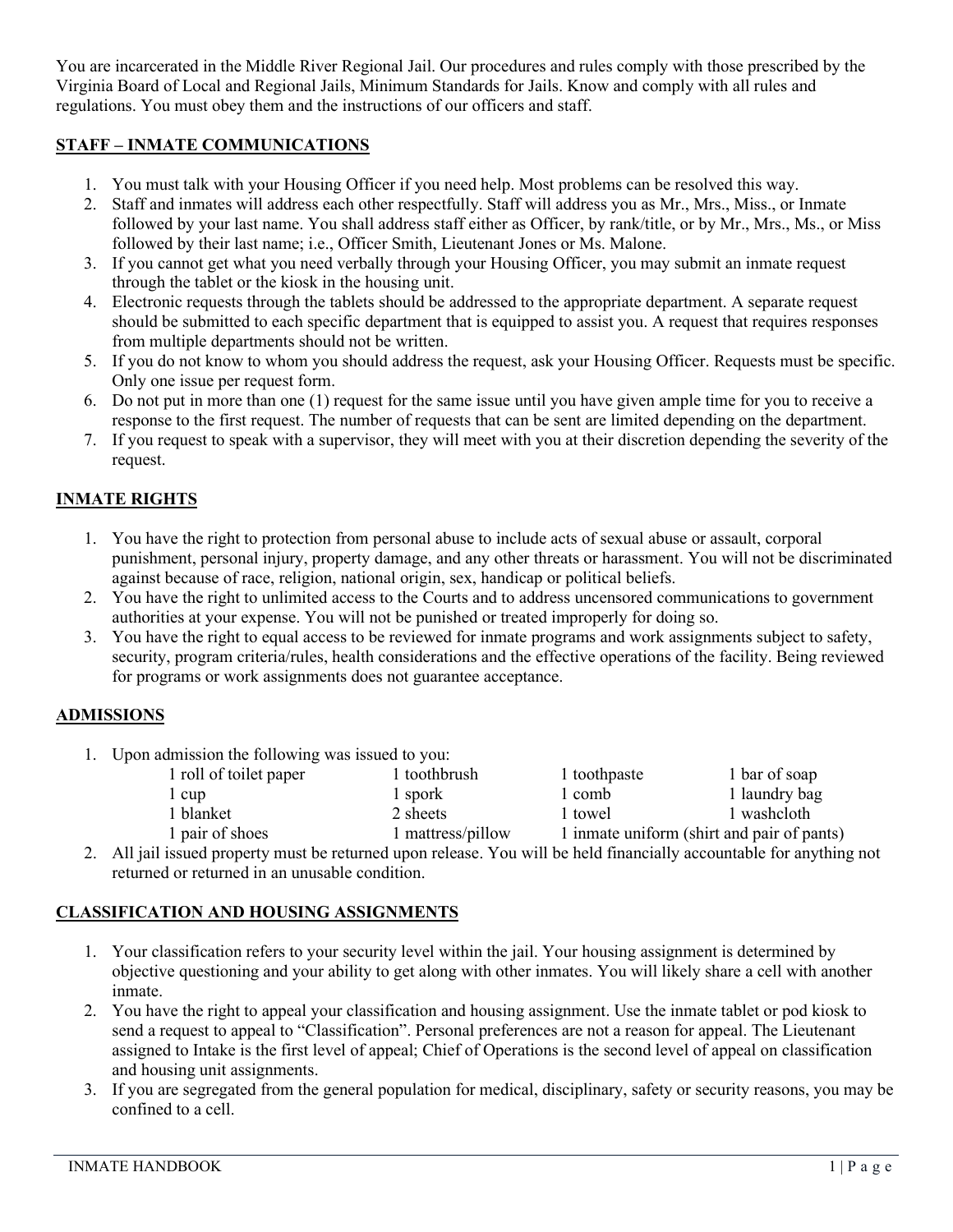#### **INMATE UNIFORMS**

- 1. Inmate uniforms will be assigned to inmates depending on their classification status.
- 2. The following colors will be issued:
	- a. Female inmates
		- i. Blue and white stripe shirt and blue pants- laundry/hallway trusties
		- ii. Tan shirt and green pants kitchen trusties
		- iii. Light blue button-down shirt and dark blue pants- work force and work release
		- iv. Green- general population
		- v. Green and white stripes- maximum security
		- vi. Wine- pregnant inmates
		- b. Male inmates
			- i. Tan- kitchen trusties
			- ii. Blue and white stripe shirt and blue pants- hallway trusties
			- iii. Light blue button-down shirt and dark blue pants- work force and work release
			- iv. Orange- general population
			- v. Orange and white stripes- maximum security
- 3. Once a female inmate is no longer pregnant, the Laundry Officer will assign a new inmate uniform in the color for her classification status.
- 4. Inmates will be issued new uniforms if their classification status changes.

## **INMATE IDENTIFICATION CARD/BAND**

- 1. Your Inmate Identification Card/Band must be in your possession anytime you are outside your housing unit.
- 2. Your card may be held by staff to establish accountability of inmates or to maintain control.
- 3. If your card/band is lost, stolen, mutilated or otherwise tampered with and must be replaced, you will be assessed a \$5.00 replacement fee and may be restricted from activities until a new card/band is made.
- 4. Misuse or mutilation of the card/band is a violation of facility rules.
- 5. The Inmate Identification card/band will be collected upon release. If you fail to turn in your identification card, a \$5.00 fee will be collected before you are released.

#### **PERSONALLY OWNED CLOTHING AND OTHER PROPERTY**

- 1. All clothing in your possession must be MRRJ issued or purchased by you through Commissary. Property is not allowed to be sent through the mail or brought in to the jail. The jail will provide you with all necessary clothing. If you want additional items they must be purchased through Commissary.
- 2. Upon admission through Intake, you will be allowed to keep one (1) pair of white or colored underwear that are brief style or boxers. No thongs are allowed. Bras must be white and not contain an underwire.
- 3. The following are authorized items you may have in your possession:

| 7 solid white briefs/boxers                                                                               | 1 set of long johns (top and bottom)      |  |
|-----------------------------------------------------------------------------------------------------------|-------------------------------------------|--|
| 7 pairs of solid white socks                                                                              | 7 solid white t-shirts, no pockets        |  |
| 7 bras, no under wires (females only)                                                                     | 1 wedding band, no stone                  |  |
| 4 batteries                                                                                               | 1 set of dentures                         |  |
| 1 denture cup                                                                                             | 1 comb                                    |  |
| 1 set of hearing aids                                                                                     | 7 ink pens                                |  |
| 5 pencils                                                                                                 | 1 writing pad, no metal binder/hard cover |  |
| 1 set of colored pencils                                                                                  | l prayer rug                              |  |
| 20 envelopes                                                                                              | Reasonable amount of educational material |  |
| 1 radio                                                                                                   | Reasonable amount of religious material   |  |
| 1 Bible, religious guidance book, Quran and/or spiritual material                                         |                                           |  |
| 1 address book, no metal binder/hard cover, no larger than 5x8                                            |                                           |  |
| 1 pair of prescription eyeglasses, contact lenses or reading glasses                                      |                                           |  |
| Reasonable number of photos no larger than 5x7 (no Polaroid's, no photos with backing, no picture frames) |                                           |  |
| Reasonable amount of current legal materials                                                              |                                           |  |
| Reasonable amount of Commissary items                                                                     |                                           |  |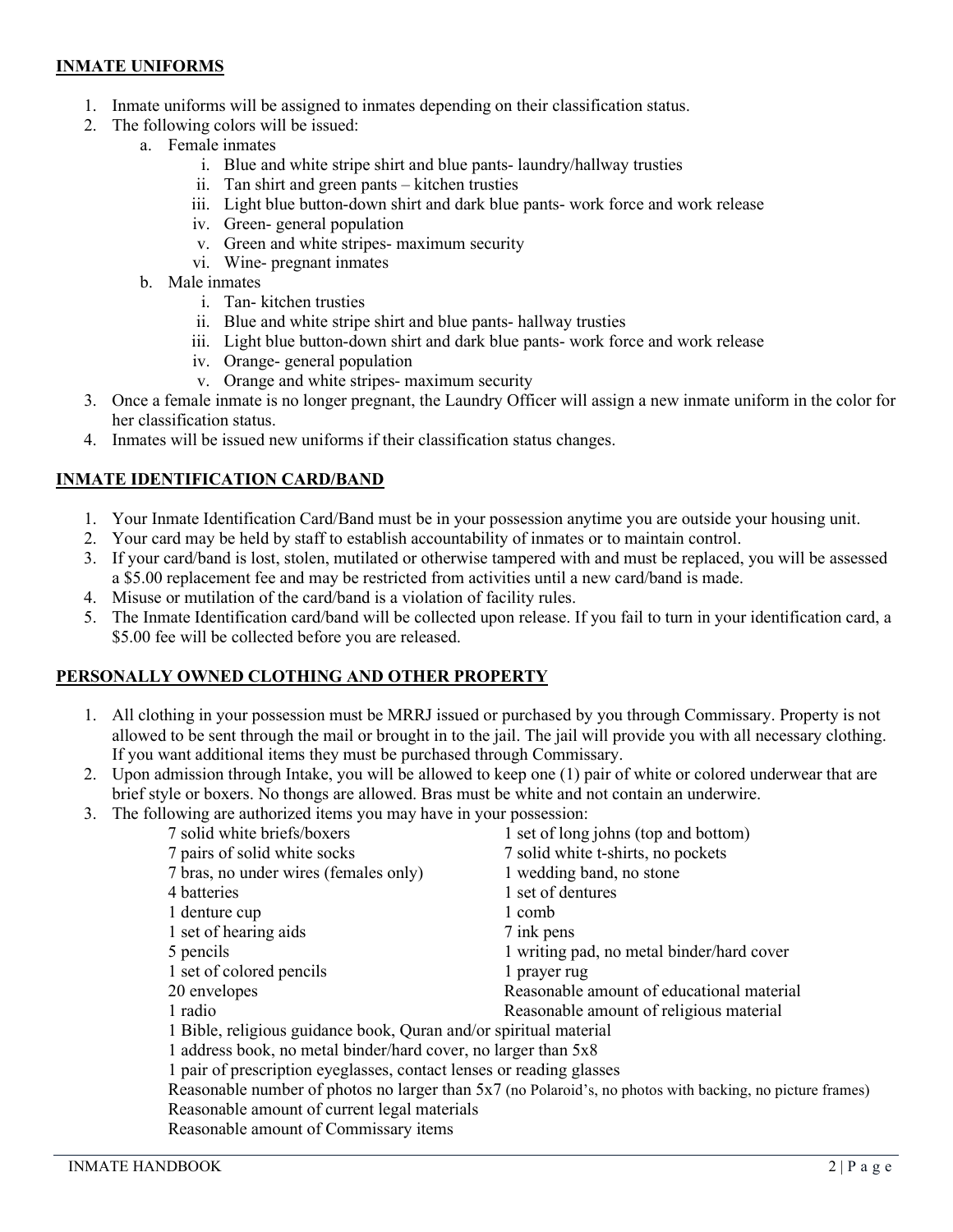#### NO PORNOGRAPHIC MATERIALS OF ANY KIND

- 4. Reasonable is defined as the quantity which will fit inside your personal property tote.
- 5. You may not wear damaged or heavily soiled clothing. Such clothing will be confiscated as contraband.
- 6. Personal clothing must be secured in a laundry bag before it can be turned into the Laundry Officer to be washed. The jail is not responsible for discoloration, etc., or for any clothing lost or damaged.
- 7. Court clothing for jury trials must be preapproved by the transportation department here at MRRJ in order for it to be accepted. The clothing may be delivered to the Receptionist anytime Monday – Friday 8:00am –3:00pm.
- 8. You may release your personal property in storage at the facility by requesting a Property Release Form on the inmate tablet to "Property". All property will be released except one set of clothes to be worn at release/transfer.
- 9. Property currently in your possession **can not** be picked up by an outside source.

## **MENTAL HEALTH SERVICES**

1. Mental Health services are available and assistance can be requested to "mental health" on the tablet. Evaluations are conducted at the direction of the Mental Health/Medical Staff. Volunteers and clergy are also available.

# **MEDICAL AND DENTAL SERVICES**

- 1. If you require EMERGENCY medical/dental attention, tell the Housing Officer immediately. These services are always available.
- 2. If you have a non-emergency problem, submit a request addressed to "medical" through the tablet. You will be seen only for problems identified in the request that was submitted.
- 3. Sick call is held according to pod, except for Provider days, weekends and holidays. If you see the nurse and your problem is still a concern, you will be referred to the physician. Appointments are scheduled according to the seriousness of the request. It may take several days before you are seen if your condition is not an emergency.
- 4. You will be medically screened by medical staff upon admission to the facility.
- 5. The jail does not pay for treatment of medical conditions that existed prior to incarceration. In 2003, a new law took effect that does not require the jail to pay for illnesses considered "pre-existing". If you need to be seen outside the facility for a pre-existing reason, the bill will be sent to your mailing address and will be your responsibility to pay.
- 6. In accordance with §53.1-133.01 of the Code of Virginia you will be charged a co-payment for medical services. Co-payments are:

| Provider Visit (Non-Referral) - \$20.00                      | Sick call - \$5.00          |
|--------------------------------------------------------------|-----------------------------|
| Provider Visit (Referred by Medical) - \$5.00                | Dental Visit - \$25.00      |
| Scheduled Follow-up with Provider - \$5.00                   | Every Lab/X-Ray - $$5.00$   |
| Nonscheduled Follow-up with Provider - \$10.00               | Medical Supplies - \$5.00   |
| Prescription Handling Fee (per prescription) - \$5.00        | Diabetic Supplies - \$20.00 |
| Non-Pre-Existing Conditions (Hospital ER) - \$50.00          |                             |
| Non-Pre-Existing Conditions (Hospital Admittance) - \$100.00 |                             |

Outside Medical/Dental Provider (Other than Hospital/Dialysis Center) - \$25.00

- 7. If you become a victim of sexual abuse/assault you may report it confidentially to any staff. It is important that you not bathe until evidence collection has taken place and you are told to do so by medical or investigative personnel. Complaints of sexual abuse/assault and threats of that nature will remain confidential. TO REPORT A SEXUAL ABUSE/ASSAULT INCIDENT, select the collect call option within the inmate phone system and then press \*23. You will be directed to leave a voice message concerning the nature of your complaint. Your information will be forwarded to a staff member who will come speak with you about the incident.
- 8. Medication Call When the nurse opens the tray slot, line up in front of the door with your ID Card/Band. Take your medication floated with the medical supplied disposable cup of water and then open your mouth to show that you have swallowed it. There are some medications that are not floated, this is at the providers discretion. If you do not show for pill call or abide by the rules, you may not receive your medication and/or have your medication stopped.
- 9. Medication is considered contraband unless purchased from Commissary or authorized by the physician to be in your possession.
- 10. The facility does not provide or repair eyeglasses. Medical Department staff will determine the medical necessity for glasses and make appropriate arrangements for inmates to purchase eyeglasses. Contact lens solution must be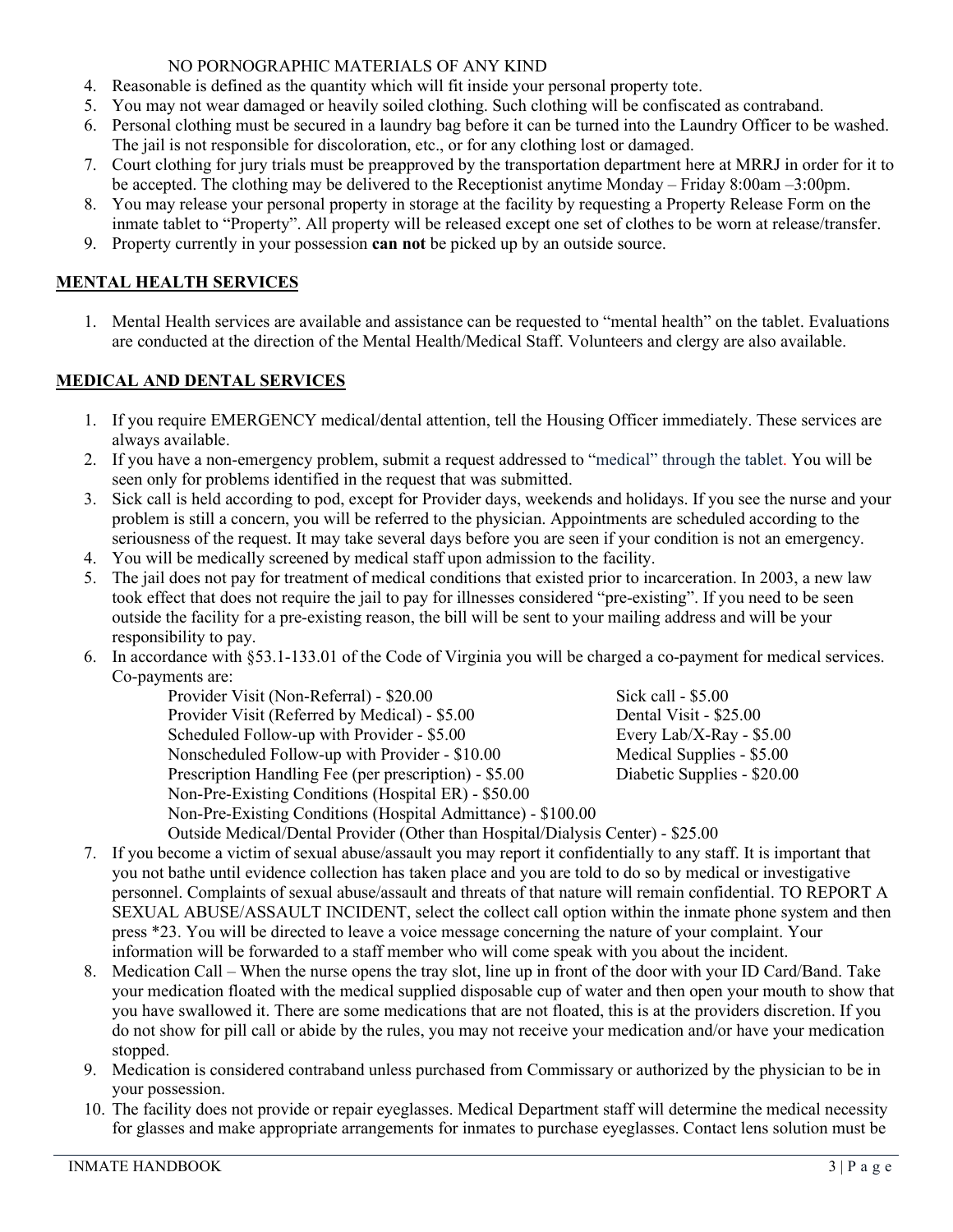purchased from the Commissary.

- 11. Voluntary testing for HIV and/or hepatitis will be provided at a cost to the inmate.
- 12. A medical practitioner, physician assistant, or dentist will order therapeutic diets as deemed medically necessary.
- 13. If an inmate states that he/she has a food allergy, the MRRJ medical department personnel will attempt to receive verification from an outside medical provider. If verification is unable to be obtained, the inmate will be offered an allergy test. If the allergy test is positive, Middle River Regional Jail will pay for the test. If the test is negative, the inmate will be responsible for the \$45 fee. If the inmate is indigent, he/she will be allowed to have someone put money on his/her account to pay for the testing. This amount of money will not be applied toward the \$3 per day inmate keep fee or his/her cost recovery balance. If the inmate declines testing, he/she will be served a regular diet or therapeutic diet if ordered by a provider.
- 14. All outside medical/dental appointments prior to arrival will be cancelled and rescheduled as deemed appropriate by the provider/dentist. The new appointment will be scheduled in accordance with security regulations.
- 15. Medical supplies and medications will not be accepted from sources outside of MRRJ. Any exceptions will be on a case-by-case basis with pre-approval authorization by the Chief of Medical or Jail Physician. (An MRRJ nurse may approve medication only if it's a life sustaining medication that isn't readily available by an MRRJ provider).
- 16. Dental Services are available to inmates for the relief of pain and control of infection.
	- a. Only "Problem Focused" exams are given. Exams are done only to find a source of pain and infection.
	- b. No "Comprehensive" exams are given. You will not be examined to find every dental problem (cavities, etc.) present or that might need treatment.
	- c. Dental services must be deemed "medically necessary to alleviate pain or control infection" by the staff dentist.
	- d. Application of caries/decay arresting medicine is offered.
	- e. No cleaning or periodontal (gum) treatments are offered.
	- f. No cosmetic services are offered.
	- g. No dentures (complete or partial) are provided; some repairs of existing dentures are.
	- h. No crowns, bridges, or implants are offered nor repair or replacement of existing ones.
	- i. No root canals are offered.
	- j. Routine extractions of asymptomatic (pain free) third molars (wisdom teeth) is not offered. Wisdom teeth are only removed if deemed "medically necessary" by staff Dentists according to a facility dental protocol. This means unless wisdom teeth are badly decayed, have infection or swelling of the jaw, they will not be removed.
- 17. No inmates are allowed to have access to their medical records while incarcerated at the MRRJ. When released from MRRJ custody, you may request a copy your medical records from the medical department for a fee of \$.25 per page. If you want a copy of your medical records when released, you may go to the MRRJ lobby and request your medical records with the receptionist. The fee will be collected prior to being given the medical records.

## **INMATE PROGRAMS**

- 1. Program sessions are usually conducted between 8:30 am and 10:45 am; 1:00 and 3:45 pm and 7:00 and 9:30 pm.
- 2. In hopes that people are able to take advantage of their time at MRRJ and deal with issues they may have, MRRJ provides classes/programs in several different categories:
	- a. Addiction (12-step, Educational, Faith Based)
	- b. Education
	- c. Faith
	- d. Men's issues
	- e. Parenting
	- f. Re-Entry
	- g. Trauma Informed Care (Women's issues)
	- h. Visitation
	- i. Vocation
	- j. Wellness
- 3. Anyone interested in attending classes should go under "Education" on their tablet and send a request. Please keep in mind that with the number of people here, all of our classes do have a waiting list.
- 4. A list of inmate programs will be posted in the Housing Units as new programs become available.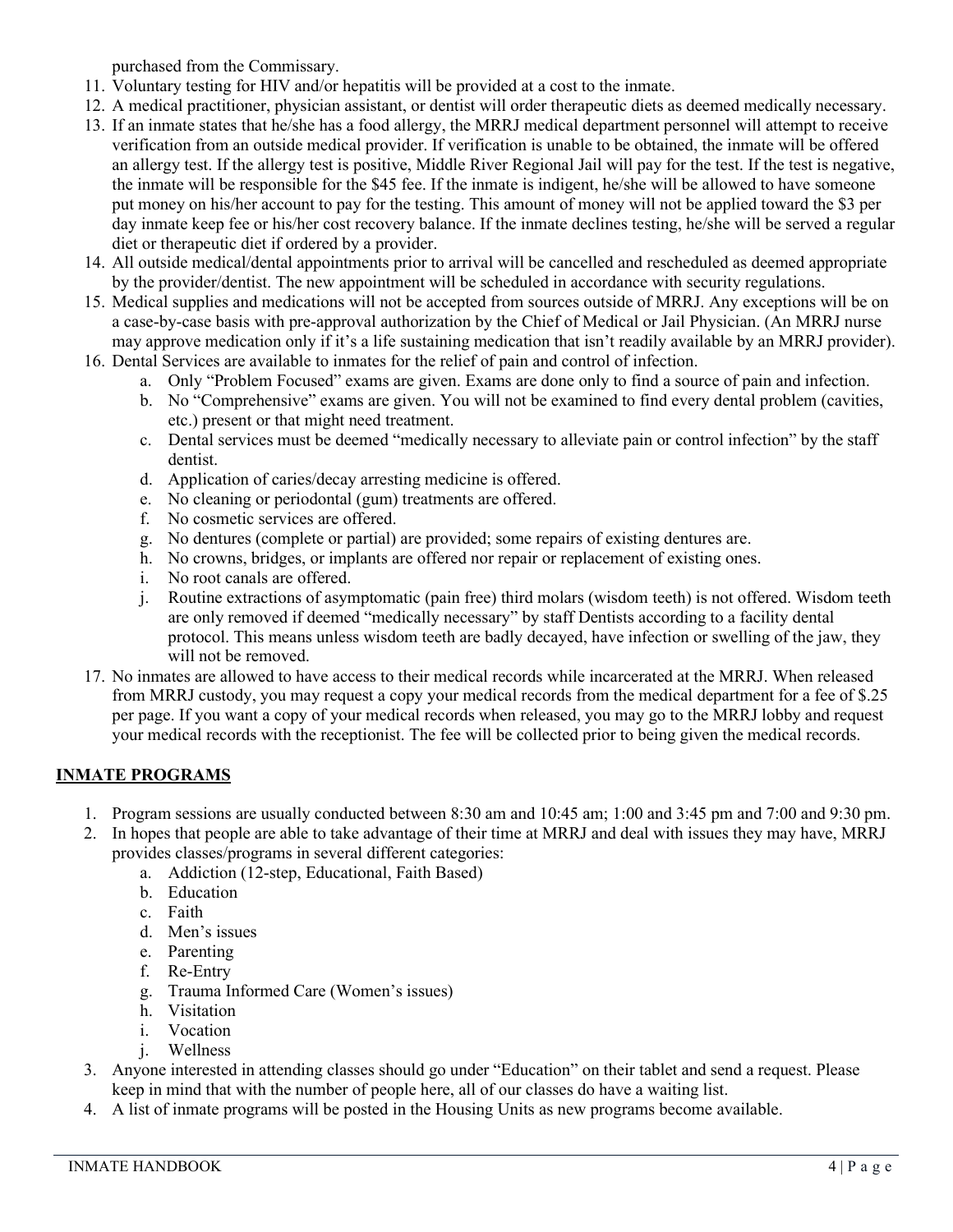- 5. MRRJ classes are set up in a variety of ways including stand-alone classes in which new people can be added each week and some classes that build upon the previous sessions and therefore cannot be added to until the current program is completed. Also, some programs alternate between male and female each time the class is taught.
- 6. None of the classes are mandatory and it is up to each individual to decide whether or not to request to attend a class.
- 7. Program activities are a privilege. Your privilege will be revoked for inappropriate/disruptive behavior, poor attendance, or the failure to follow program rules.
- 8. While attending programs, you may be randomly searched when you leave your housing unit and upon your return.

## **INMATE MARRIAGES**

- 1. Inmates who have the desire to get married while at MRRJ must submit an Inmate Request to "Programs" and provide the following information:
	- a. Request for approval
	- b. The intended spouse's full name
	- c. Contact information for the intended spouse including address and telephone number
- 2. The Director of Support Services will consider the security of MRRJ in determining if the marriage will be approved. If the request is approved, the inmate will be notified and the Inmate Services Corporal will set the date and time for the marriage ceremony. If the request is denied, the reason for such denial will be provided.
- 3. Inmates must meet the following criteria to be eligible:
	- a. Be legally eligible to marry (e.g., single, divorced, widow, or widower).
	- b. Be mentally competent.
	- c. The intended spouse must supply written verification documenting his/her intention to marry the inmate
	- d. The marriage must not pose a threat to facility security.
	- e. No active Protective Orders between the inmate and intended spouse.
	- f. The charge that the inmate is here for must not be against the fiancé and neither can be scheduled to testify for/against the other in court.
	- g. Cannot be assigned to restrictive housing for pre-hearing/punitive reasons or while on any type of special watch.
	- h. Be infraction free for thirty (30) days. Once a date is set, if the inmate receives a jail infraction or disciplinary charge before the wedding, it will be cancelled and only rescheduled at the discretion of the Superintendent.
	- i. Inmates housed in the Middle River Regional Jail are not permitted to marry other inmates housed in the facility or other jails/institutions.
- 4. All financial obligations/expenses associated with the marriage, (e.g., license fee, outside chaplain fee, copy/notary fees etc.), will be paid for by the inmate, the intended spouse, or other private means.
- 5. It is the intended spouse's responsibility to obtain the marriage license, pay the required fees to the appropriate court, and deliver the license to the jail.
- 6. Inmates will not be transported to the courts to provide a signature for a marriage license. The marriage license will be notarized at MRRJ upon the inmate's verification of the information. Marriage licenses are valid for 60 days from issuance.
- 7. Marriage ceremonies
	- a. All inmate marriages will be conducted at MRRJ in the jail's visitation area during the inmate's regularly scheduled visitation date and time.
	- b. The ceremony will take place through security glass or by video (Maximum Security Inmates) and there will be no contact between the inmate and the intended spouse.
	- c. The ceremony will be limited to 15 minutes and there will be a limit of 3 visitors, including the official performing the ceremony.
- 8. If an emergency arises in the jail on the day the wedding is scheduled, the ceremony may be canceled and rescheduled for a later date and time.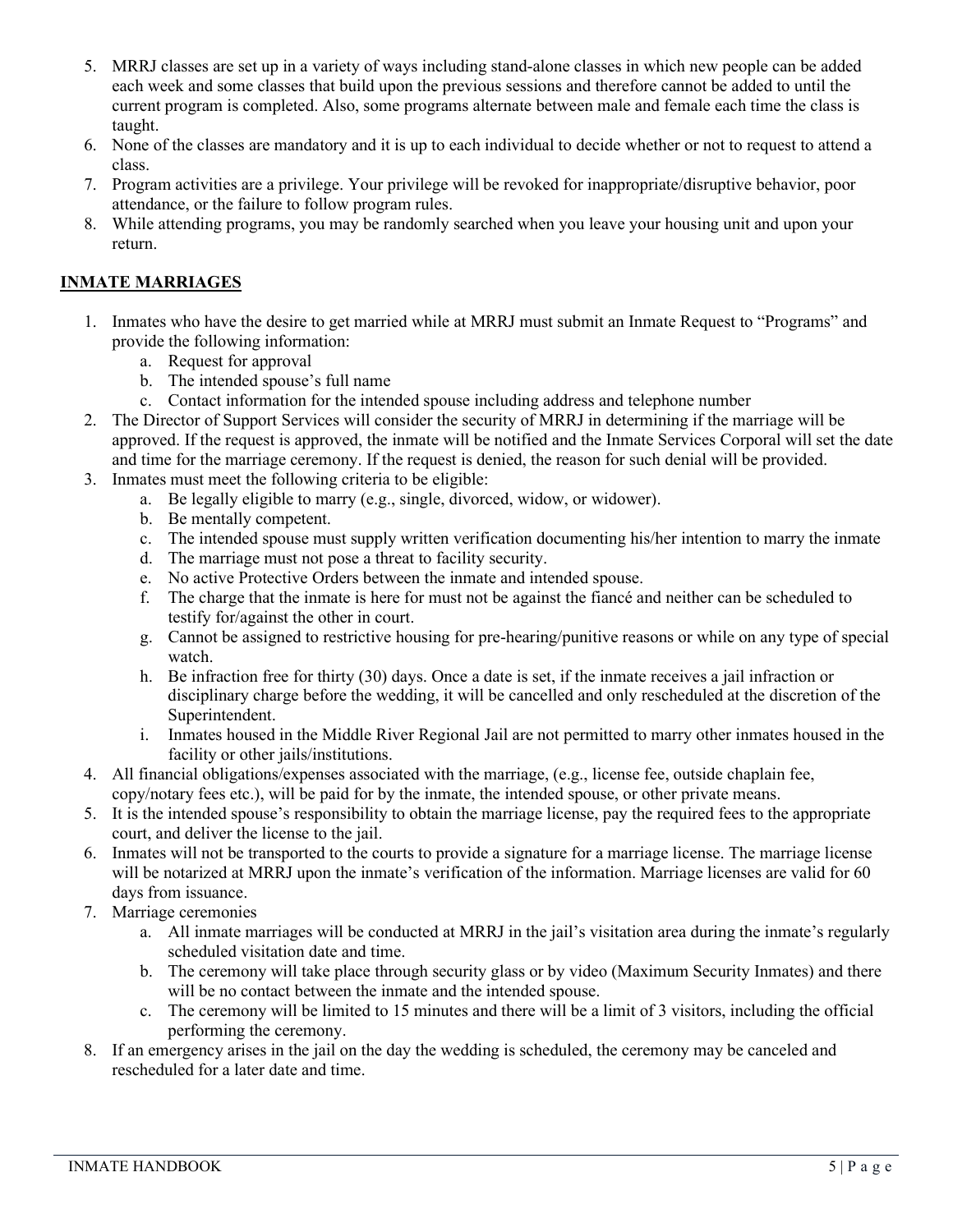#### **RELIGIOUS SERVICES**

- 1. Church services will be broadcast over the television on each pod every Sunday at posted times.
- 2. Church services will be non-denominational services. Inmates wishing to watch this service may do so.
- 3. Spiritual advisers may not be an inmate's immediate family member unless approved by Administration nor can they be listed on the inmate's visitation list both as a personal and pastoral visitor. If you do not have a spiritual advisor of your own, the Chief of Programs will attempt to connect you with someone.
- 4. All requests for religious diets must be sent on the tablet to "Programs". Your request shall include that you are requesting an alternative diet for religious purposes along with your name and religion.
- 5. You may purchase a prayer rug through commissary or send a request on the tablet to "Programs" if you do not have enough funds in your inmate account. In order for MRRJ to supply you a prayer rug, your religion must Require a dedicated Prayer rug. Prayer rugs shall be used solely for religious purposes, must remain in the inmate's cell, and are only to be on the floor during the time of prayer. Prayer rugs that are being used for purposes other than praying may be confiscated. All Prayer rugs that are provided by MRRJ shall be turned into the Intake Department upon being released or transferred from this facility.
- 6. Religious head coverings and Prayer Rugs will be worn or used only in your cell. In dormitory settings, they will only be worn or used in your bunk area, not in common areas.

#### **INMATE MOVEMENT**

1. Inmates moving through hallways must walk single file on the right side of the hallway or as directed by the officer. Talking is prohibited unless responding to staff or an officer.

#### **INMATE SERVICES**

- 1. **Toiletries –** You may have no more than 2 complete rolls of toilet paper in your possession at one time. Toilet paper and soap will be issued on a schedule.
- 2. **Feminine Hygiene Products –** Feminine hygiene products will be issued to all female inmates at the time of their admission to the jail. A 30-day supply of pads, tampons, or pantiliners will be issued each month by the Laundry Officer. If additional feminine hygiene products are needed, the Pod Officer can provide more upon request. Assistance from the Medical Department may also be sought for medical conditions that require additional feminine hygiene products. Feminine hygiene products are provided at no expense to the female inmate population.
- 3. **Laundry –** Personal clothing collected for laundry service must be in your laundry bag. There are to be no markings on your bag other than the number. Linens will be exchanged per schedule on laundry day. Inmate uniforms will be exchanged on a 1-for-1 basis and if needed at the direction of the Laundry Officer. Sizes will be determined by the Laundry Officer.
- 4. **Library –** Library services are provided through a combination of the tablet and book cart. You are permitted no more than a combination of 6 books or magazines at one time.
- 5. **Periodicals –** MRRJ will provide periodicals on a monthly basis. These reading materials are to be shared within each housing unit and should remain in the common area to ensure that they are accessible to all inmates.
- 6. **Hair Care –** You may obtain hair care services once every two weeks. More frequent haircuts may be approved for Kitchen Workers or for medical reasons as directed by the physician. Clippers are made available for use on each block.
- 7. **Law Library –** The Law Library is in an electronic format that may be accessed on the tablets, mounted kiosks in the housing units. If specific legal research materials are not available in the Law Library, you can submit a request to "Law Library" on the tablet to the to receive these specific research materials from an outside source. Identify the source when submitting your request. You will be allowed to receive only those materials not available in the Law Library. You may not be denied access to legal materials. You will need to supply your own writing materials for legal research. If you do not have funds to purchase writing materials, you will need to request an Indigent Pack.
- 8. **Copies –** Send a request to "Programs" stating what you need a copy of and the total amount of pages to be copied. These copies are of papers already in your possession. When you submit your request for copies, your paperwork needs to be together and ready for pick up. Copies will be made once a week unless there is a deadline to be met. Any requests referencing a deadline must be accompanied with documentation stating such. Charge is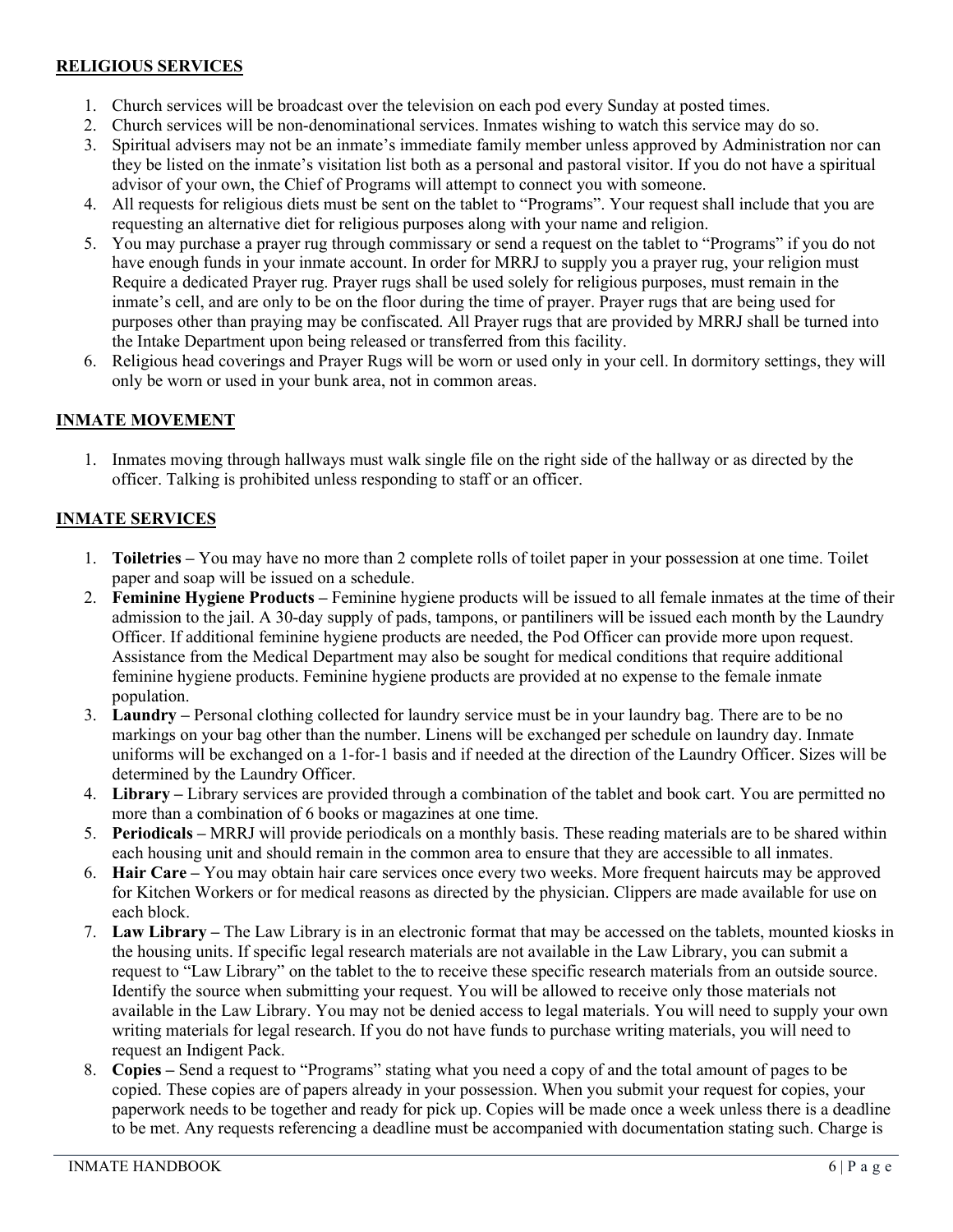\$0.25 a copy.

9. **Notary –** Send a request to "Notary" stating what you need notarized. Notary service is provided once per week, there is no charge for notary service. It is the responsibility of the inmate to ensure that their notarized document is sent to the proper person or organization.

## **TABLETS**

- 1. Tablet access by inmates will be provided based on the following conditions:
	- a. Tablets are assigned to inmate housing units, and are designed to be *shared.* Please do not remove the tablets from their assigned housing unit for any reason.
	- b. All use is monitored by MRRJ staff and is not subject to expectation of privacy, to include messaging, phone, and all other usage.
	- c. Tablets shall be a privilege and not a right, their use may be restricted or removed at the officer's discretion based on the behavior and usage of inmates.
	- d. If an inmate's use of a tablet is restricted for disciplinary reasons, MRRJ is not responsible for any losses incurred from previously purchased subscriptions.
	- e. Tablets remain the property of MRRJ and Viapath, and as such, shall not be damaged or misused. Doing so may result in disciplinary action and/or monetary charges to the inmate's account.
	- f. Do not share your login information with any other inmate.
	- g. Free profiles will allow access to digital mail, law library, facility notices and inmate requests. Paid profiles will allow all other access, including inmate messages.
	- h. If you are moving to another housing unit, leave the tablet in the housing unit charging cart before relocating. The tablet will no longer function outside of the assigned housing unit.
	- i. Any tablet found that has been carelessly or maliciously destroyed will result in the inmate being charged a replacement cost of the device. Access to log into the tablets may be blocked until this cost is paid.
	- j. One pair of headphones will be issued to the inmate at no cost. Replacements will be available for purchase through commissary. Please take care of the equipment.
	- k. Tablets will follow the same on/off schedule as inmate phones, with possible variance in trusty and work force/release areas.
- 2. Any malicious destruction, alteration, or misuse of a tablet or tablet charging cart will result in you being charged with serious violation 137 and/or restitution.
- 3. Changes in procedures may be posted on the tablet prior to being added to the handbook.

## **INMATE COUNT**

- 1. Mandatory standing counts are scheduled at least 4 times daily (6:00 & 11:00am, 6:00 & 10:00pm).
- 2. All inmates will be locked down in their cells 5 minutes prior to count. Inmates not in housing areas will follow directions given by the officers in the area on what to do for count.
- 3. When you hear the announcement for 15 and 10 minutes until count, start getting ready and move to your cell. By the announcement of 5 minutes until count, you should be in your cell with the door secured.
- 4. When the officer enters the pod and says "Stand for Count", you must stand by your bunk and be ready for the officer to count you.
- 5. Interfering with count is a major rule violation.
- 6. There will be no inmate movement starting at 5 minutes prior to count and will remain that way until count clears.
- 7. All inmates must be in their assigned cells at count time.
- 8. During count, you are to stand on the floor beside your bunk, facing forward and make no movement. There is no talking during count.
- 9. Telephones are not to be used during count time.
- 10. T.V.'s are to be turned off during count time.

#### **INMATE GRIEVANCE PROCEDURE**

1. The grievance procedure allows you to formally express concerns about jail policies, procedures, and/or treatment. Only after proper means have been used to informally resolve the issue. You must attempt to resolve your concern with an officer or staff member prior to submitting a grievance. If the situation is not resolved to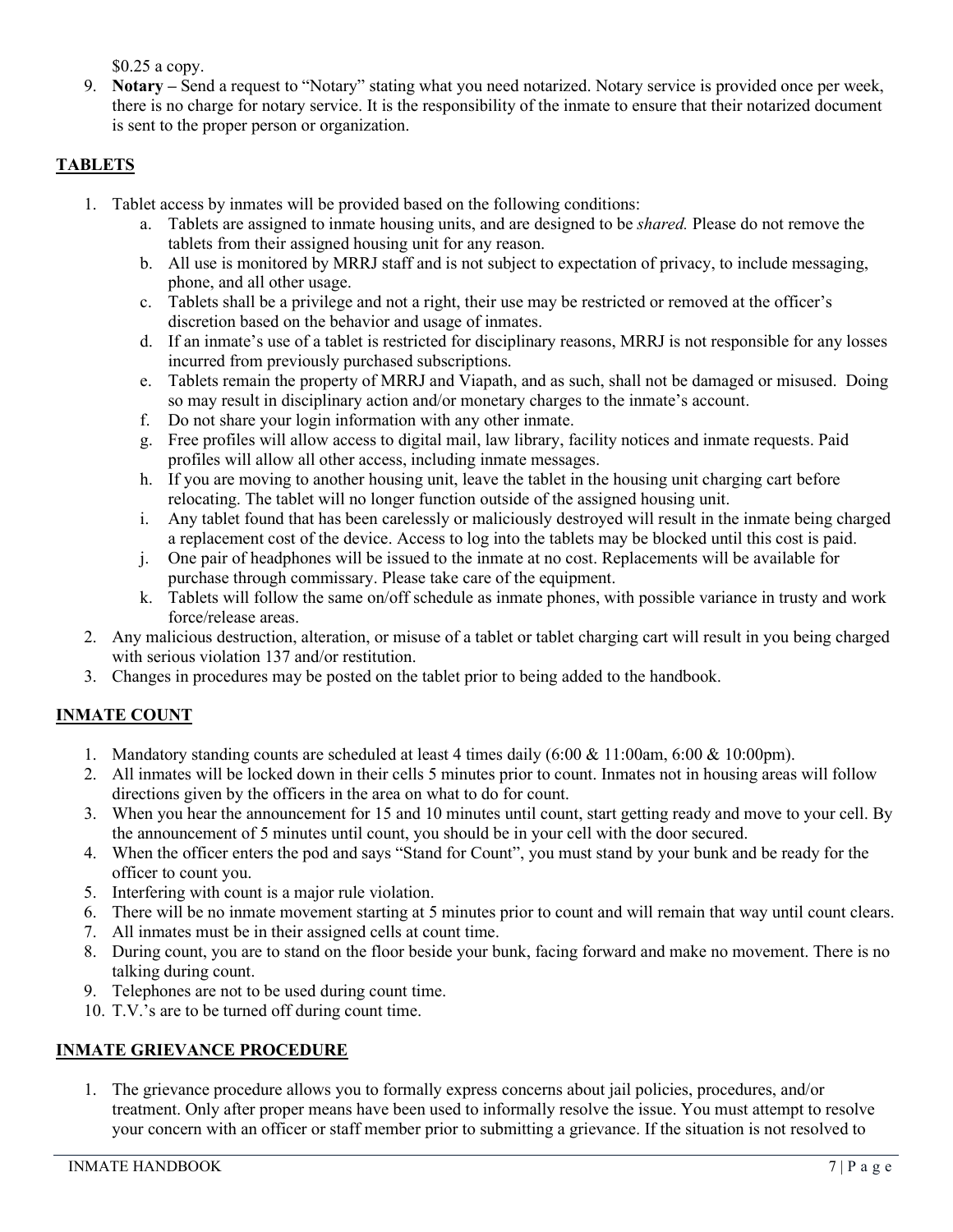your satisfaction, request a Grievance Form. In your grievance list the steps you have taken to informally resolve the issue and the response you have been given to your informal attempts. Grievances will be responded to within 9 working days after being received. A grievance must be submitted within 30 days of the incident/issue which is the basis for your grievance. Only address one issue per grievance.

- 2. If you disagree with the response to your grievance, you may appeal using a Grievance Appeal Form. Appeals shall be submitted within 2 days after receipt of the grievance response. Appeal decisions are final.
- 3. The following matters cannot be grieved:
	- State & Federal Court decisions, laws and/or regulations
	- Virginia Department of Corrections or Parole Board decisions, policies
	- Disciplinary and/or Administrative Hearing decisions
	- All matters beyond the control of the Regional Jail and/or the Regional Jail Authority Board

## **INMATE FUNDS**

- 1. Funds and authorized property taken from you will be kept and inventoried in your presence. You will be provided with a receipt. Keep the signed receipt given to you.
- 2. Personal Checks, credit cards, and foreign currency will be stored in property until your release. U.S. currency and checks from other correctional facilities will be posted in your inmate account.
- 3. Money orders that include the purchaser's name and address and payable to you will be accepted and added to your account. Personal checks and cash are not accepted through the mail. It may take up to 3 business days for money received through the mail. Cash can be deposited to your account through the kiosk located in the front lobby. Money deposited through the kiosk will be credited to your account immediately.
- 4. Money orders must be sent with NO OTHER MAIL (letters, cards, pictures, etc.) to the address shown. Any violation will be returned to sender, including the money order.

Middle River Regional Jail Inmate Accounts 350 Technology Drive Stanton, VA 24401

- 5. Social Security, welfare checks, or similar monetary instruments from government agencies will not be posted to your account until the sending agency verifies your eligibility. If you are not eligible, these documents will be returned.
- 6. Once a month, you may request the jail to mail money off of your account (Release of Funds); you shall provide an envelope and be charged for postage. This request must be submitted by the 14<sup>th</sup> of the month to be sent out for the current month. If you do not provide an envelope, you will be charged  $62¢$  for an envelope and postage; however, this fee is subject to change in the event of an increase in postage or cost of envelopes.
- 7. You will need to sign a Release of Funds form when you want to release money from your account. You may not give funds to or receive funds from another inmate or release funds to pay for subscriptions, books, or magazines. You are only allowed to make purchases through Commissary using the automated order system.
- 8. Inmates released from MRRJ prior to receipt of a Commissary order will have 7 business days to contact MRRJ to pick up the funds from the order. Inmate accounts will arrange a pick up for the funds or request a mailing address. If a request for pick up or refund is not made within 7 business days, the order is forfeited.
- 9. Inmates who are transferred to another jail or DOC prior to receipt of a Commissary order will have their Commissary order money credited back to their account and any necessary checks will be mailed to the new facility.
- 10. Inmates who are transferred to DOC will have the money on their account sent to DOC. If the money on your account did not accompany you when you were transferred to MRRJ from another facility, you need to write to that facility and request any money on your account be sent to MRRJ.
- 11. Inmates can view their accounts to check balances and transactions on the tablets or kiosks located in the housing units. An itemized receipt of your account is available upon request to "Inmate Accounts-Money".
- 12. Vending machine sales are limited to \$15.00 per day and not exceed \$50.00 per week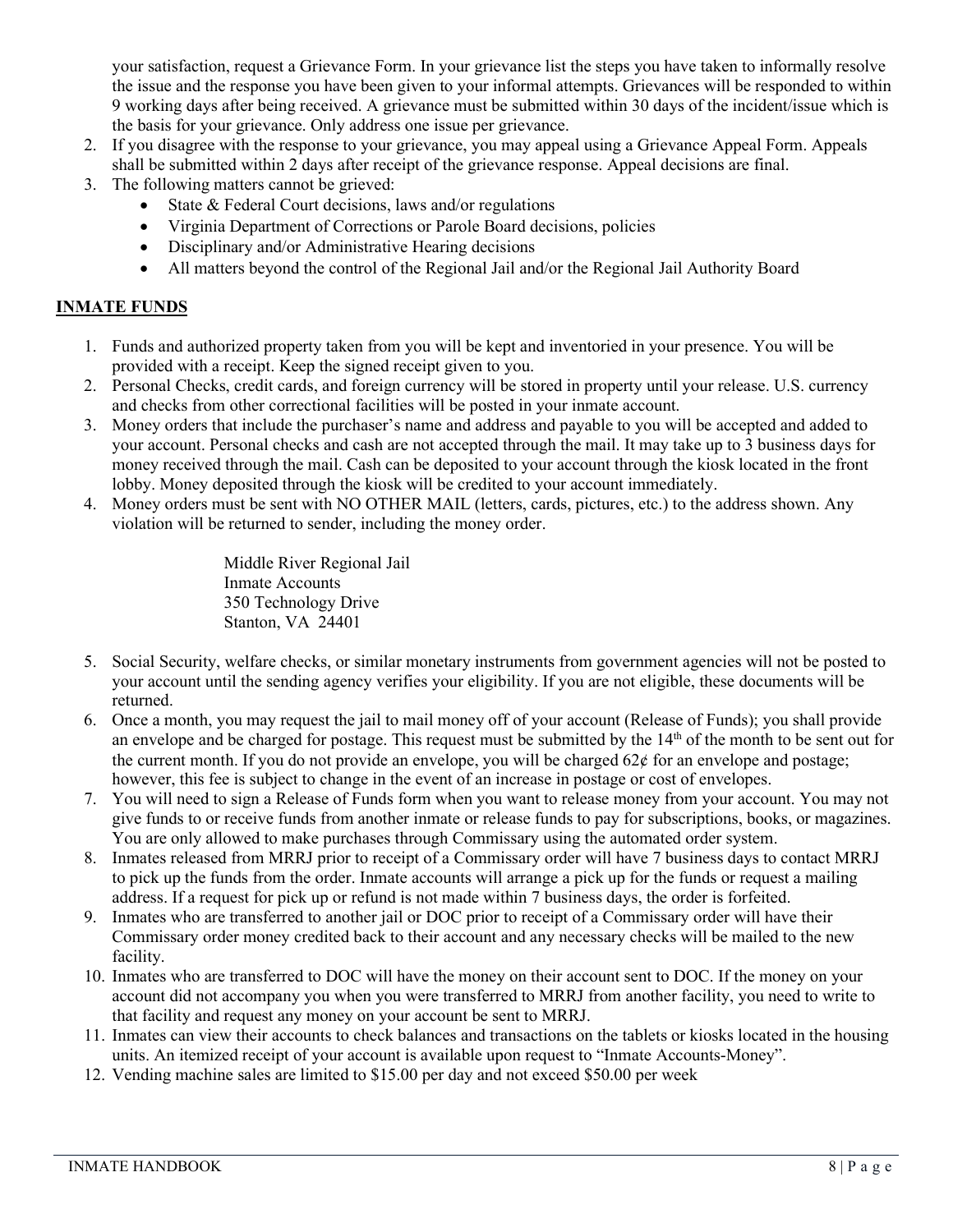## **INDIGENT PACKS**

- 1. To be eligible for a bi-weekly indigent pack your account balance cannot be more than \$3.10 for one week. Requests for indigent packs are necessary through "Commissary". Indigent Packs will be handed out as other Commissary packs are handed out for your housing area.
- 2. The Support Services Lieutenant will approve Indigent Packs when necessary under extenuating circumstances.
- 3. Your account will be debited the current cost for the Indigent Pack for Cost Recovery.
- 4. The Indigent Pack contains the following:<br>10 Envelopes 1

10 sheets of paper 1 toothbrush

1 pencil 1 tube of toothpaste 1 stick of deodorant

1 3-in-one wash

#### **RECREATION/LEISURE TIME**

- 1. Outside or inside recreation will be conducted once per week. When time permits, an officer may grant additional recreation. Recreation may be cancelled due to inclement weather or risk to security.
- 2. When going to recreation you must verify your identity by showing the officer your ID card/band. If you do not have an ID card/band you may not attend recreation.
- 3. While attending recreation you must wear your complete inmate uniform, pants with the uniform shirt and shoes. Shower shoes, chairs, drinks and/or food are not permitted in the recreation areas.
- 4. You must act in an orderly manner and obey all recreation rules.

#### **LIGHTS OUT/LOCK DOWN**

- 1. Announcements will be made at 15, 10, and 5 minutes before lockdown. At 5 minutes before lockdown you must step into your cell, secure the door and be ready for count. Failure to do so is a violation of rules.
- 2. Once count is complete you may go to bed.
- 3. Lights and televisions in housing units are turned off at 10:00pm. You are permitted to listen to your personal radio with headphones only. This time is reserved for sleeping. Loud noises are prohibited.
- 4. Telephones, microwaves, vending machines and televisions are not to be used after 10:00pm, except as allowed in trusty/work release housing.

NOTE: Unscheduled lockdowns may sometimes be required. If this is announced, go immediately and directly to your assigned cell and secure the door. Your personal safety could depend on your compliance.

#### **MAIL**

- 1. Correspondence through the U.S. Postal Service is unlimited. Outgoing mail cannot exceed 10 oz. Actual cost of postage will be charged to your inmate account or billed to cost recovery. Indigent inmates may send up to 10 letters within a 2-week period.
- 2. Your right to send and receive mail will not be withdrawn. However, your right can be stopped by Court Order and/or for security reasons.
- 3. Incoming mail will be scanned off site and sent digitally to our mail department for review prior to delivery to the tablet or kiosk. Mail will not be denied unless it contains contraband, promotes criminal activity, contains inappropriate material or otherwise violates facility rules. You will be informed of any denied mail via Notification on the tablet or wall kiosk, unless needed for criminal investigation or prosecution.
- 4. Once scanned mail has been delivered electronically to the facility, it will be reviewed and be delivered within 24 hours of its arrival.
- 5. Legal mail will be opened in the presence of the inmate and inspected for contraband by a supervisor. If contraband is found, the supervisor will seize the mail and contraband and you will receive a Notification of Mail Disapproval Form. The entire mailing will be disapproved; contraband will not be removed. Original mail that has been scanned by the off-site vendor or denied will be destroyed 30 days after scan date. Please advise loved ones **not** to send anything they do not wish to be destroyed, as it **can not** be recovered once mailed to the off-site facility.
- 6. You may receive magazines and/or paperback books if mailed directly from a nationally recognized publisheror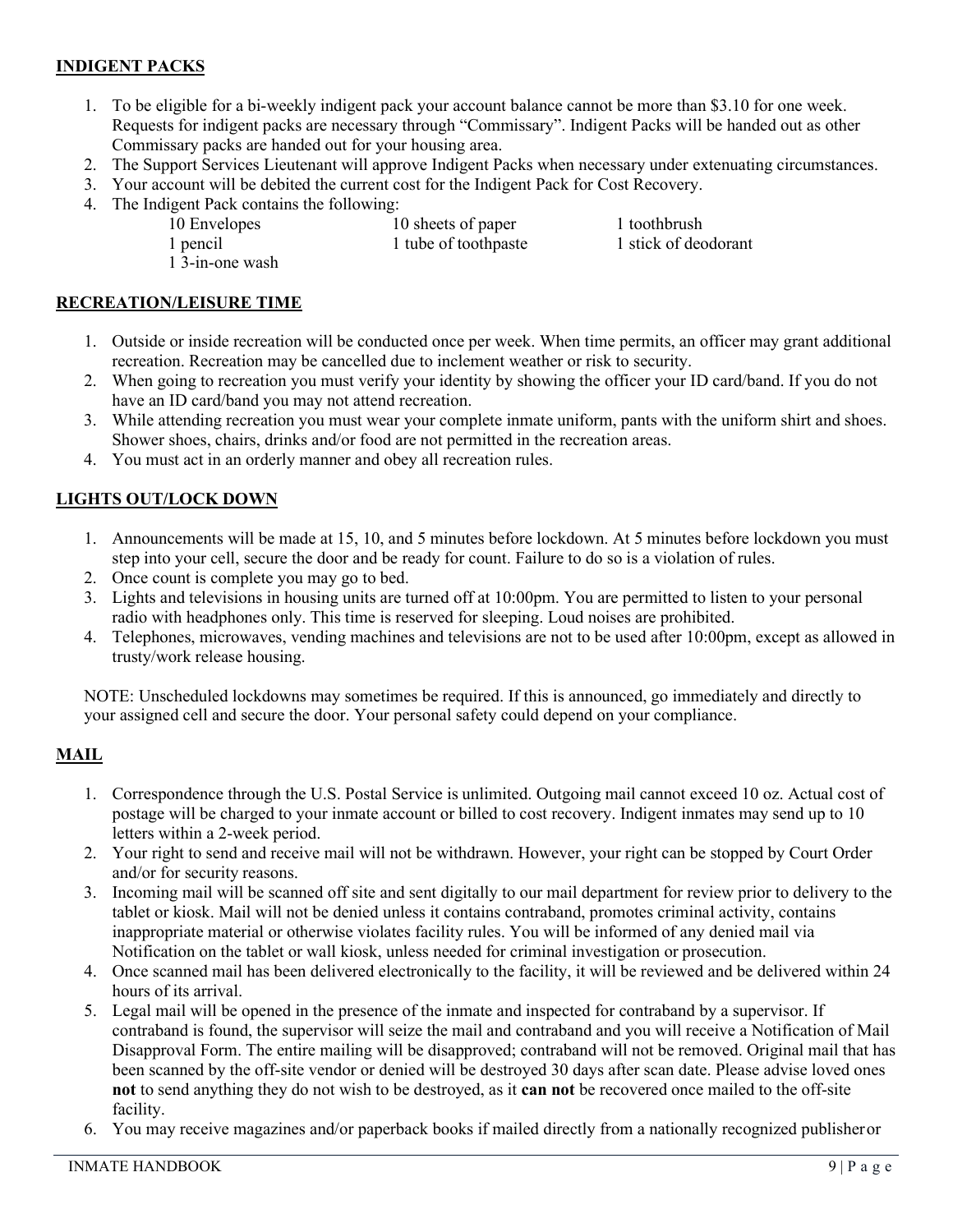distribution source. No coloring books, crossword puzzles or word finds are allowed. A Pre-Approved Book Form must be completed prior to the ordering of any books. No more than 6 books may be ordered and mailed at a time and no box sets of books are allowed. The items must be pre-paid; however, you cannot use your inmate account to order these items. Packages arriving that meet the above criteria, cannot exceed 9"X12".

- 7. Inmates may subscribe to or receive through the mail from the publisher any books/magazines, with the exception of publications which constitute a clear threat to the security of the facility or the safety of the jail staff or inmates, or which contain nudity, pornography or material which is suggestive in nature. If any item in the package/envelope is denied, the entire package/envelope will be denied (example: Denied book(s) and approved book(s) in the same package). Items will not be separated.
- 8. The Department of Corrections (DOC) Denied Publications list is a reference for denied Publications, but is NOT all inclusive.
- 9. Due to fire safety, sanitation and security concerns, all personal property including materials such as letters, documents, books, and magazines must be stored in the inmate's personal storage bin in their cell.
- 10. You may keep a reasonable amount of mail and current legal mail in your possession.All property must fit in your tote or be destroyed.
- 11. You may subscribe to one of the following newspapers: Washington Post, USA Today, Wall Street Journal or a local newspaper from Waynesboro, Staunton, Harrisonburg or Page County/Luray. Local newspapers from other localities may be approved upon inmate request/notification to the mailroom. Approval must be given prior to ordering the newspaper and the total number of newspapers received will be limited to three. The number/amount of newspapers retained in the housing unit will need to be limited to cut down on clutter or fire hazards. All subscriptions must be pre-paid.
- 12. Any items that are received from an outside vendor which can be purchased through MRRJ's commissary list will not be allowed. The usage of the Pre-Approved Book Form will prevent any losses associated with the denial of such items.
- 13. Banking account/credit card information is NOT allowed in the facility.
- 14. Correspondence between inmates housed at the MRRJ is prohibited unless approved by the Training/Mailroom Lieutenant or Chief of Support Services.
- 15. Correspondence between immediate family members who are housed in other correctional facilities is prohibited unless approved by both facility administrations. A request to correspond with someone at another correctional facility must be submitted to the Chief of Support Services from the other facility for verification and approval. The relationship must be stated in the request and be verifiable. The request will not be initiated at the MRRJ.
- 16. All **subscriptions** must have your full name (first, middle, last) and booking number on the label and be mailed to 350 Technology Drive, Staunton, VA 24401. Nicknames are prohibited and subject to denial.
- 17. All **letters, cards, pictures and drawings** must be addressed as shown:

Middle River Regional Jail Inmate Name, Inmate Booking # PO Box 2966 PMB 35803 San Antonio, TX 78299-2966

- Any letters, cards, pictures or drawings sent to the facility, and not to the address listed above, will **not** be accepted and returned to sender.
- 18. **Money orders** must be sent with NO OTHER MAIL (letters, cards, pictures, drawings, etc.) to the address shown. Any violation will be returned to sender, including the money order.

Middle River Regional Jail Attn: **Inmate Accounts** 350 Technology Drive Stanton, VA 24401

19. All outgoing mail must have your full name (NO NICKNAMES) and return address in the upper left-hand corner as shown:

First, Middle Initial, Last Name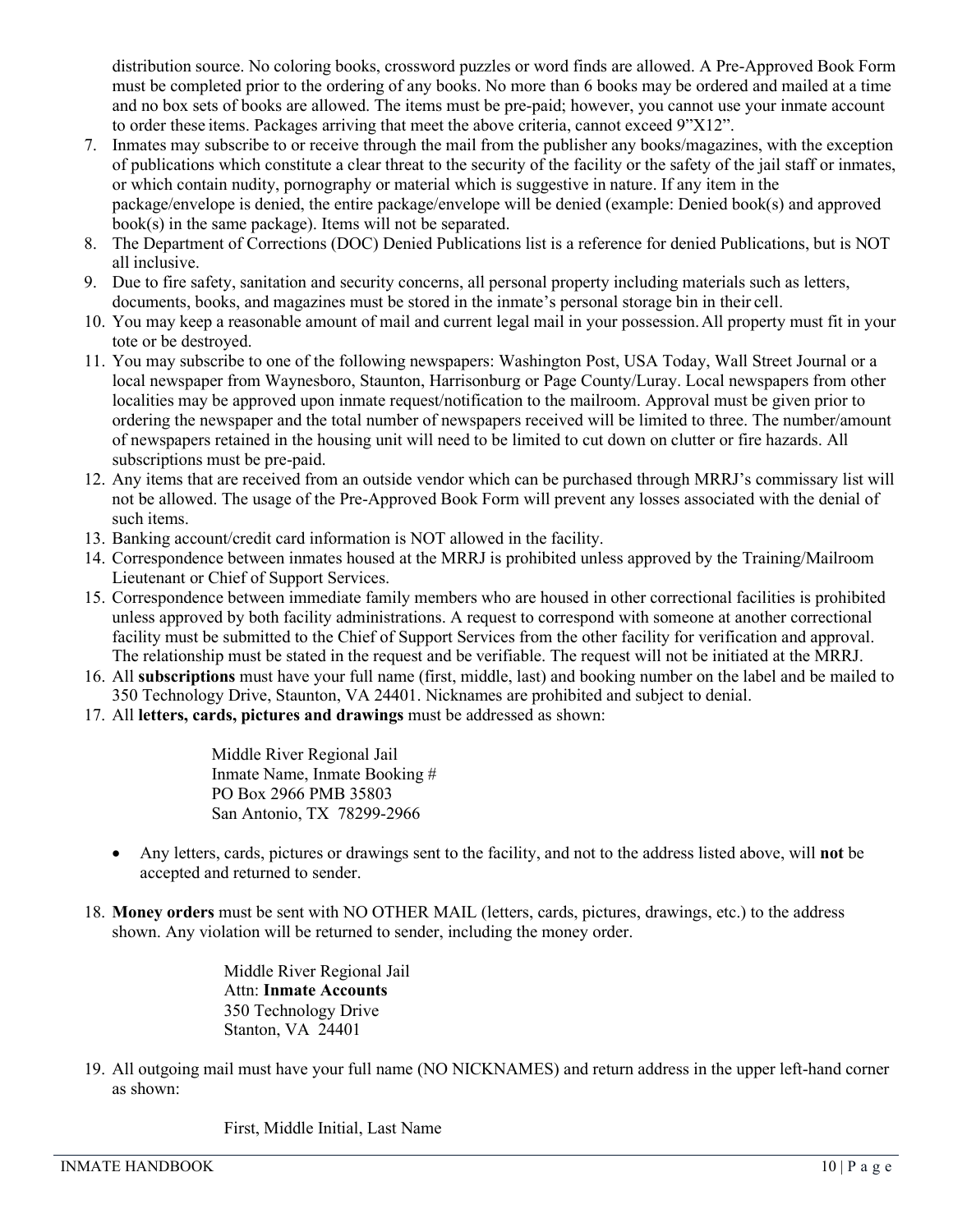Booking # 350 Technology Drive Staunton, VA 24401-2727

20. Indigent mail must be addressed as shown. The upper right corner is reserved for postage, anything in this area will cause your mail to be returned and not sent. Please make sure to designate a capital letter "I" in the lower left corner of the envelope. If at any time your account balance is over \$3.10, the cost of postage will be deducted from your account.



## **SEARCH OF INMATES, HOUSING UNITS, CELLS AND FACILITY**

- 1. Unannounced searches of the facility, housing units, cells, and persons will be conducted in order to control contraband and maintain security.
- 2. Any unauthorized item; any altered or otherwise inappropriately used item (example: clotheslines); or any item(s) in excess of authorized amounts in your possession or under your control will be confiscated.
- 3. Personal letters and legal mail will be inspected for contraband, but not read during searches.
- 4. Inmates are not required to be present when their cells are searched.

#### **EMERGENCY ALARMS AND EVACUATIONS**

- 1. Jail staff are fully trained in procedures for handling emergencies. Remain calm and do exactly as officers instruct you to do.
- 2. In situations where evacuation is not needed, you may be told to report to your cell/bunk. You may be secured in your cell and count conducted. If you are outside your housing unit, you may be temporarily secured where you are and later escorted to your housing unit.
- 3. If it is necessary to move out of your housing for any reason, obey the instructions of staff. Remain calm and do not run or talk. The officers will direct you to a safe place.

#### **COMMISSARY**

- 1. Commissary is a privilege.
- 2. You are not eligible to receive Commissary if in Booking or on Disciplinary Detention Status.
- 3. Any item that can be purchased from Keefe's approved commissary list will not be allowed to be purchased through an outside vendor.
- 4. Commissary will be ordered over the Inmate Phone System, Tablet, or Kiosk in the housing unit. The cost of your order will be deducted automatically from your Inmate Account. No credit will be given; money must be on your account at the time you place the order.
- 5. Commissary items are not transferable from one facility to another and MRRJ is not responsible for any losses incurred. It is recommended that excessive amounts of commissary not be ordered to minimize the individual's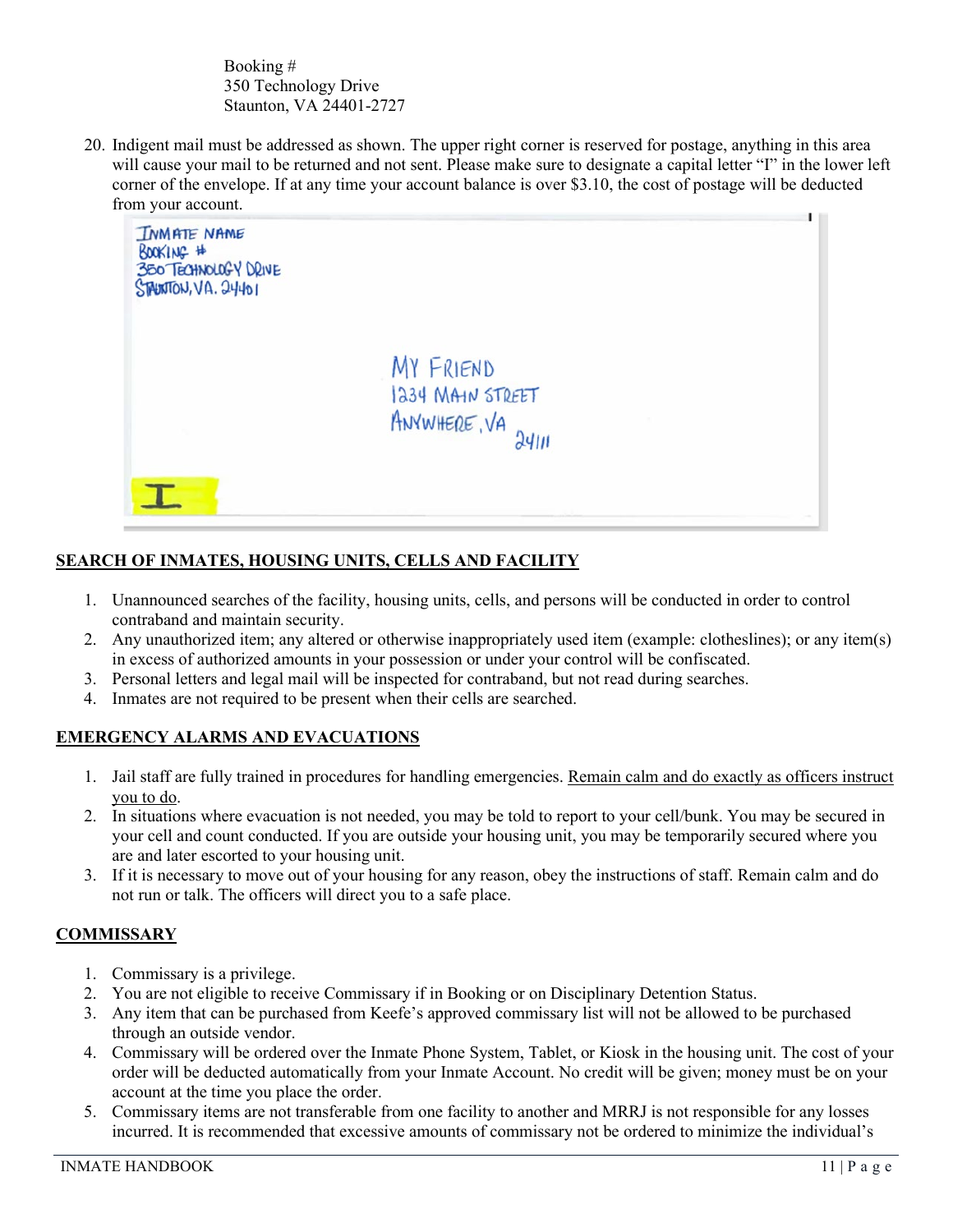potential for loss.

6. When the Commissary representatives enter your housing area, you will be required to stand by your cell door. Telephones, showers, and microwaves are off limits during this time. You will be called up one at a time to the entrance door, and you will be required to show you jail-issued identification card in order to receive your Commissary.

## **FOOD SERVICE**

- 1. You will be provided 3 meals a day 7 days a week. This also includes Holidays.
- 2. You must line up single file, receive your tray, and then return to your individual cell for meal time. Only 1 tray per inmate. Taking more than 1 tray may result is disciplinary actions.
- 3. Housing Officers do not wake inmates to receive meals.
- 4. All meals must be eaten and trays returned. Trays may not be given to another inmate. Any food product provided during meal service later found in your cell will be considered contraband.

## **DAILY ROUTINE**

- 1. Wake Up
	- a. You will be awakened by an announcement at 5:45 am. You must get out of bed and prepare for 6:00 am standing count, breakfast and inspection.
- 2. Daily Inspection
	- a. After breakfast, you will clean and prepare your cell for inspection.
	- b. The Housing Officer or other staff will inspect cells & Pods/dayrooms daily. Any inmate whose area does not pass inspection may be restricted to his/her cell until the cell passes inspection. The entire block may remain locked down until pod/dayroom areas pass inspection.
	- c. TV and telephones will remain off until the block is inspected and passes inspection.
	- d. The following will be inspected:
		- i. Floor clean
		- ii. Exterior window not blocked
		- iii. Cell door window clean/not blocked
		- iv. Lights clean/not blocked, no dust on top of light
		- v. Toilet clean, inside and outside
		- vi. Sink dry and clean
		- vii. Vents not blocked
		- viii. Bed neatly made, top edge of sheet folded down approximately 4", edges of blanket tucked in along sides and foot of bed
		- ix. Clothing neatly folded in property bin or in laundry bag
		- x. Towels folded or hung on hook
		- xi. Shoes aligned along the wall
		- xii. Nothing posted on walls, light fixtures or windows
		- xiii. No writing on wall or doors
		- xiv. Nothing stuck in lock or door handle
- 3. Facility Cleanliness
	- a. Inmates are required to clean their cells daily. Cleaning supplies will be made available once a day for cell cleaning.
	- b. Cleaning supplies will be available 3 times per day for pod cleaning.
	- c. A request to "Trustee" must be submitted on the tablet if you would like to become a Pod Trusty.
	- d. Daily cleaning duties
		- i. Sweep and mop the floors and stairs
		- ii. Clean the microwave inside and out
		- iii. Clean the windows, tables, desks, toilets, sinks, and showers
		- iv. Dust the window ledges, top of the bulletin boards, shelving, and tops of drink machines
		- v. Remove any writing or other debris from the walls and vents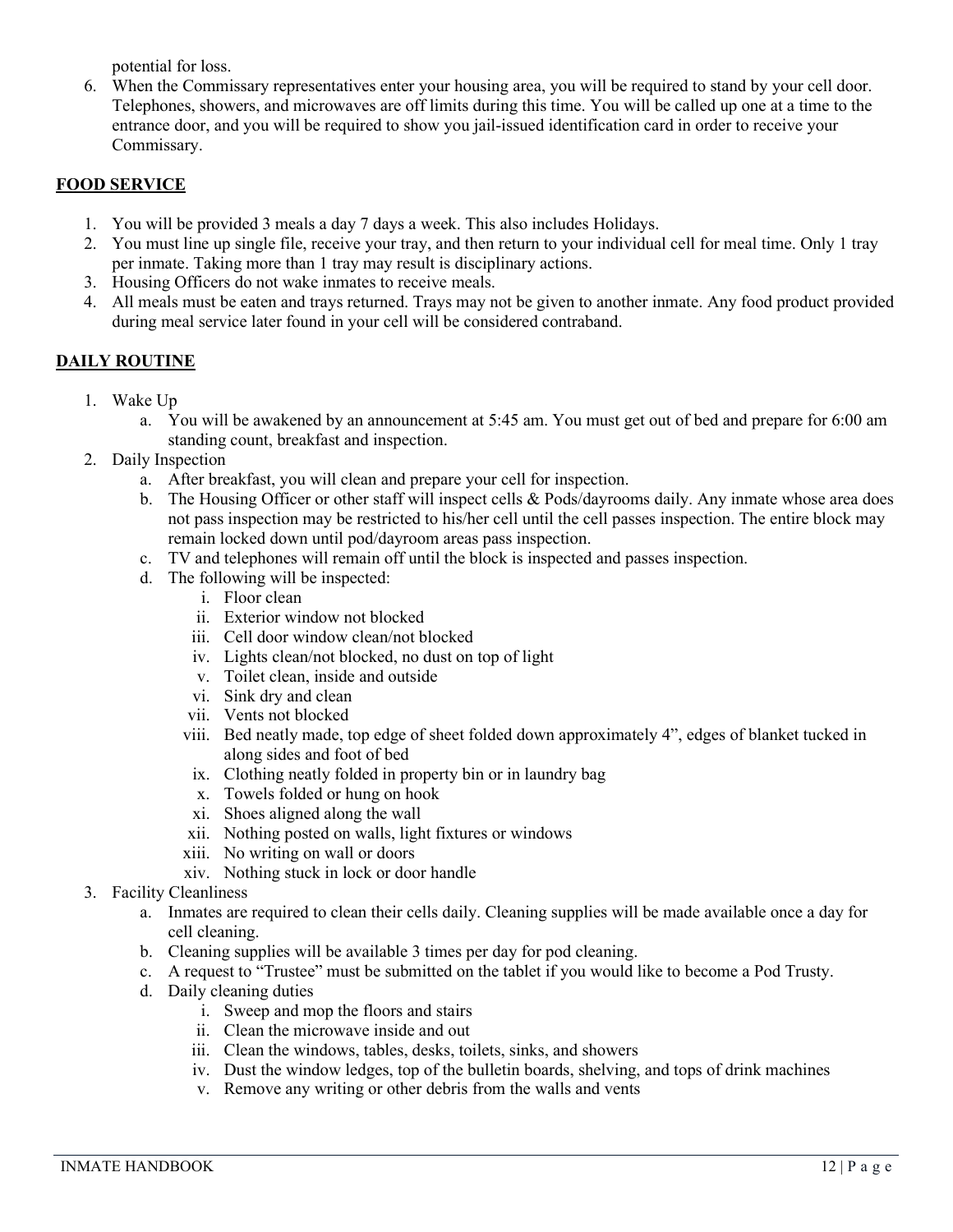#### **INMATE WORK OPPORTUNITIES**

#### 1. POD TRUSTY

- a. Inmates may submit a request to "Trustee" on the tablet to be considered for Pod Trusty work assignments.
- b. Pod Trusty Criteria
	- i. Must be charge/infraction free for 60 days
	- ii. Must be fully sentenced. Unsentenced inmates will be reviewed on a case by case basis if they are from Staunton, Waynesboro, Augusta County, Harrisonburg or Rockingham.
	- iii. Must have NO kidnapping charges
	- iv. Must not have a pattern of violent crimes
	- v. Must not have any malicious wounding charges
	- vi. All assault of Law Enforcement charges will be reviewed by Administration
	- vii. Any escape history will be reviewed by Administration
- 2. JAIL TRUSTY
	- a. Inmates may submit a request to "Trustee" on the tablet to be considered for Trusty work assignments. A limited number of jobs are available in food service and general housekeeping.
	- b. Jail Trusty Criteria
		- i. Must be charge/infraction free for 60 days
		- ii. Must be fully sentenced. Unsentenced inmates will be reviewed on a case-by-case basis if they are from Staunton, Waynesboro, Augusta County, Harrisonburg or Rockingham
		- iii. Cannot have more than 5 years left to serve on sentence
		- iv. Must not be entered in VCIN/NCIC as a gang member
		- v. Must have NO sex charges
		- vi. Must have NO kidnapping charges
		- vii. Must not have a pattern of violent crimes
		- viii. Must not have any malicious wounding charges
		- ix. Must be a minimum or medium security inmate
		- x. All assault of Law Enforcement charges will be reviewed by Administration
		- xi. Any escape history will be reviewed by Administration
- 3. WORK FORCE
	- a. Work Force requests are to be submitted to "Work Release/Work Force" on the tablet.
	- b. Only a limited number of work opportunities exist and a waiting list is maintained.
	- c. Assignment to the Work Force is a privilege. Inmates removed from the Work Force program due to a violation of facility rules will be charged in accordance with S.O.P. 3.28, Inmate Conduct and Discipline.
	- d. Work Force Criteria
		- i. Must be fully sentenced.
		- ii. Be sentenced with no more than 3 years total sentence or time left to serve, and have no detainers.
		- iii. Be recommended by an officer.
		- iv. Must have no gang affiliations
		- v. Must not have a history of sex offenses
		- vi. Have no record of escape or attempted escapes within the past 5 years.
		- vii. Be minimum security inmate for at least 90 consecutive days before applying.
		- viii. Have no pending disciplinary charges, no convictions for minor rule violations within the last 30 days or for major or serious violations within the last 90 days; and not more than 3 disciplinary convictions during your current confinement.
		- ix. Must be medically cleared before being assigned.
- 4. WORK RELEASE
	- a. Work Release requests are to be submitted to "Work Release/Work Force" on the tablet.
	- b. The Work Release Program allows inmates to continue their employment while serving their sentences. Inmates pay a daily room and board fee to the facility while assigned to Work Release.
	- c. The Deputy Superintendent, Director of Operations, Work Release Supervisor and Work Release Coordinator will evaluate all inmates for assignment to the program.
	- d. If you are removed from the program for misconduct, it may prohibit you from being selected to return to the program.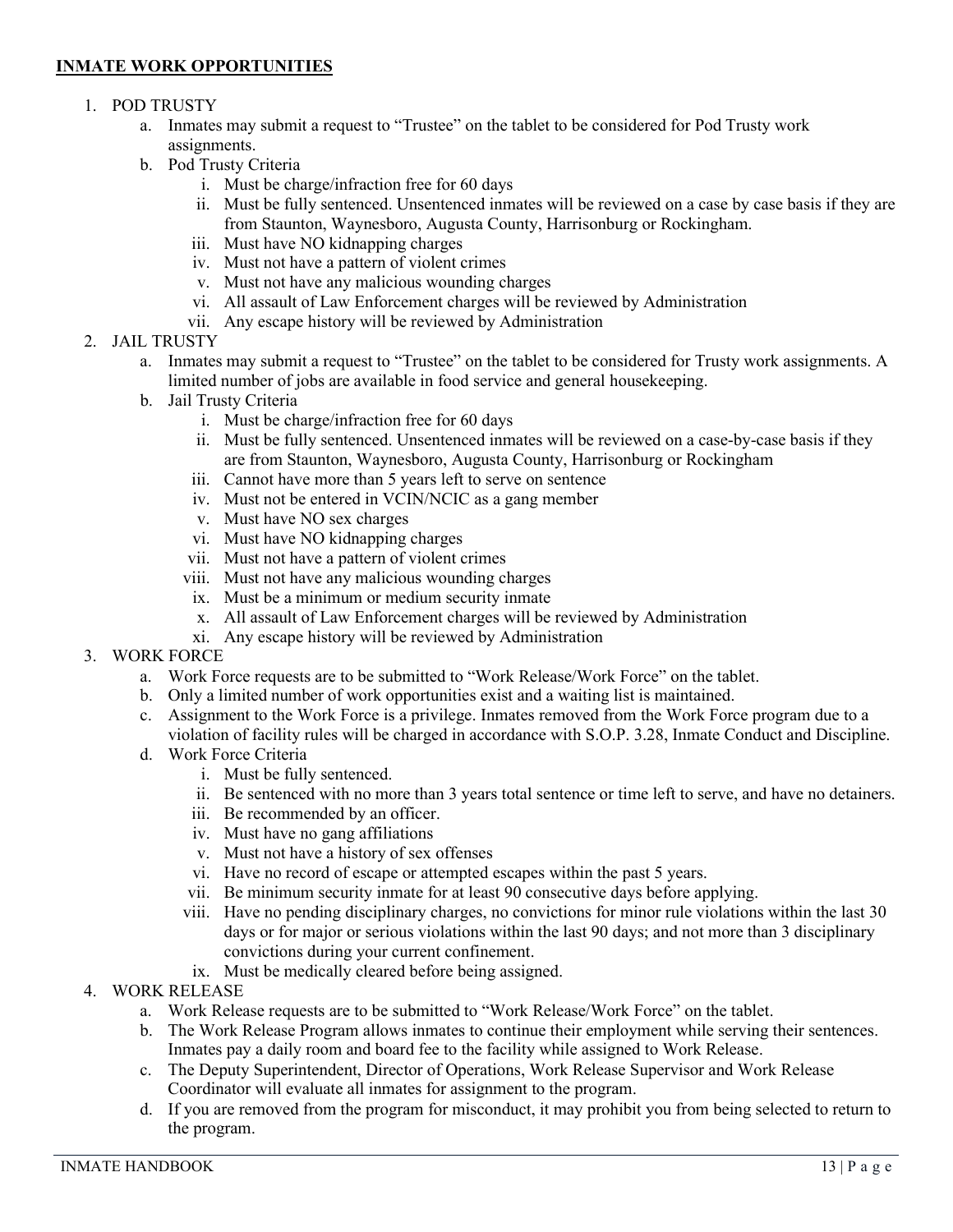- e. Must be approved by the sentencing court(s) and/or DOC in addition of meeting criteria listed in "f".
- f. Work Release Criteria
	- i. Must not have any pending charges (criminal or disciplinary) or detainers. You will be reviewed on a case by case basis if you have a disciplinary conviction at MRRJ.
	- ii. Must not have ever been convicted of a felony involving violence or be considered a violent threat/risk to the community.
	- iii. Must not have an escape within the past five (5) years. Any history of escape will be reviewed on a case by case basis.
	- iv. Must be within 16 months of release on all charges sentenced by the cities of Staunton, Waynesboro, and Harrisonburg and the counties of Augusta and Rockingham.
	- v. Pre-trial inmates are not eligible.
	- vi. Must not have a record of gang affiliations
	- vii. Must not have a history of sex offenses
	- viii. Must not have a history of violent crimes
	- ix. Must be legally employable in United States.
	- x. Must be physically able to work and medically cleared to work by MRRJ Medical Department.
	- xi. Must be employed within The County of Augusta, Staunton, Waynesboro, City of Harrisonburg or Rockingham County.
	- xii. Participation in Work Release is a privilege and all applicants will be reviewed on a case by case basis. Administration will determine who is eligible for the program.

# **HOME ELECTRONIC MONITORING**

- 1. The Home Electronic Monitoring Program (HEM) serves as an alternative to jail incarceration for inmates meeting eligibility requirements of Code of Virginia §53.1-131.2.
- 2. Inmates are reviewed for assignment to the program by the Deputy Superintendent, Operations and Support Services Director, and the Chief of Medical. Anyone approved by the jail must also be approved by the sentencing court(s) to which an inmate is detained on.
- 3. Inmates assigned to HEM pay a daily fee to the facility and are subject to drug testing, at their expense, prior to and during assignment to the program. All medical expenses while assigned to the HEM Program remain the responsibility of the inmate.
- 4. To be assigned to HEM inmates must:
	- a. Not have any detainers, outstanding warrants, or other charges filed against him/her prior to or after placement on the program
	- b. Not have a distribution of Schedule I or II controlled substance per state code §53.1-131.2
	- c. Not be serving a mandatory minimum sentence
	- d. Not be classified as Maximum security
	- e. Not have been removed from the Community Corrections program during current incarceration.
	- f. Not be the respondent of an active protective order
	- g. Not have involvement in organized crime
	- h. Have a suitable residence in Augusta County, City of Staunton or Waynesboro, City of Harrisonburg, and Rockingham County.
	- i. Maintain an operable telephone that is compatible with the monitoring equipment.
	- j. Complete an application and sign acknowledging the rules and regulations.
- 5. Inmates with a history of the following offenses are not eligible for HEM:
	- a. Malicious felonious assault or malicious bodily wounding
	- b. Robbery
	- c. Burglary
	- d. Any sex crime convictions
	- e. Felony violent crimes
	- f. Manufacturing, selling, giving, distributing, or possessing with the intent to manufacture, sell, give, or distribute a Schedule I or Schedule II controlled substance.
	- g. Assault on law enforcement conviction within the last 10 years
	- h. Conviction of child abuse or neglect within last 10 years
	- i. Escape or eluding within last 10 years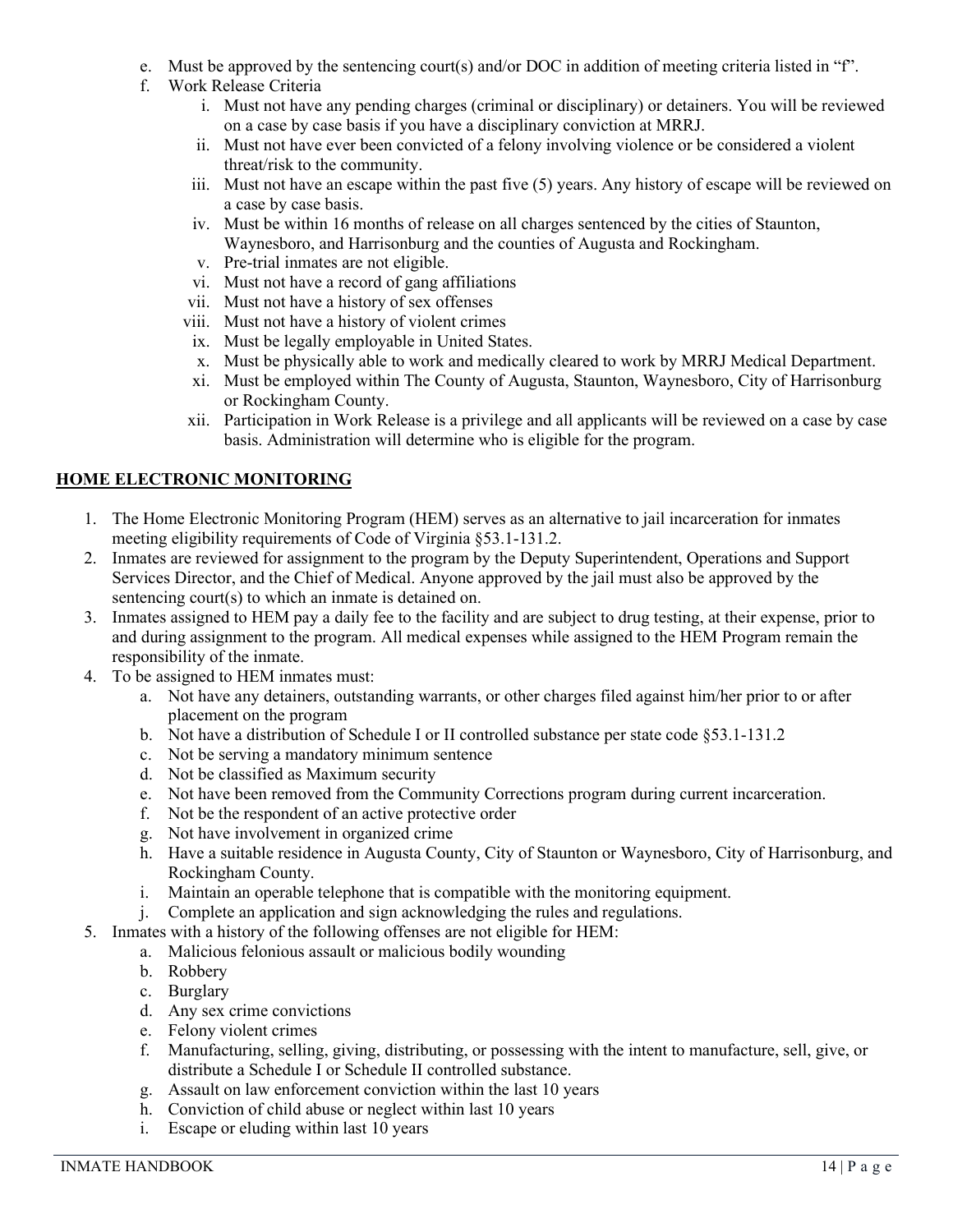- j. Any felony assault convictions within the last 10 years
- k. Domestic assault convictions within the last 5 years
- l. Fugitive from justice
- 6. Questions about HEM should be directed to the Community Corrections Lieutenant.

#### **TELEPHONE CALLS**

- 1. You can place collect calls from inmate phones located in the housing unit. You may get a limited amount of collect calls before the party you are calling must set up a payment plan with the phone system. To set up a payment plan your family/friends can call 1-866-230-7761.
- 2. Your Telephone ID number identifies you and will allow you to access the phone system. It can be used to check account balance, order commissary and place telephone calls. You are responsible for keeping this number confidential. MRRJ is not responsible for reimbursement for lost money on your account.
- 3. Confirmed emergency messages will be delivered to you in your housing unit.
- 4. With the exception of attorney phone calls, all telephone conversations on the inmate telephone system are automatically recorded and may be monitored. MRRJ maintains a list of local attorneys whose numbers are blocked from being recorded. If you have an attorney who you believe may not be on the list then a request is to be sent to "security" to have the attorney's number blocked from the automated recordings. The request shall include your attorney's name and telephone number. All requests will be verified prior to blocking a number from the automated recordings*.*
- 5. 3-way calls are prohibited. Any inmate identified as attempting to make or successfully making 3-way calls are subject to disciplinary action and/or having the number blocked from facility use.
- 6. If commissary is ordered on your account by another inmate, you will be given that commissary and will not be allowed to order more until the next week.
- 7. Instructions for telephone use:
	- a. Remove handset
	- b. Enter Telephone ID
	- c. Press "0" for English or "1" for Spanish (This will be your language for future calls)
	- d. If the system prompts you to record your name, speak clearly your full name. Your name is associated with your ID and will be used with all future calls.
	- e. Follow phone prompts for selections.

#### **CELL DOORS**

- 1. If inside your cell during the day, your cell door may be closed and secured or you may leave it open. Any items lost or stolen from your possession is your responsibility.
- 2. During all lockdown times your door must be shut and secured.
- 3. If abuse of opening and closing of doors occurs, all doors may be locked at the officer's discretion.

## **VISITATION**

- 1. You have one 15-minute personal, non-contact visit each week Monday Friday. Visitation schedules are available on each pod. Attorney/client, pastoral and other professional visits are not included in this limit.
- 2. You may have a total of 3 visitors per visit (for example: 2 adults visit or 1 adult and up to 2 children).
- 3. Visitors must have a picture I.D. A guardian over the age of 18 must accompany visitors under age 18.
- 4. Prior to being allowed to visit, all visitors must go to the visitation link on MRRJ's website to create an account and register for upcoming visits. Visitors must be registered no later than two days prior to the scheduled visit.
- 5. Visitors must be signed in for the visit 30 minutes prior to the Start of their visiting time.
- 6. Items are not allowed to be brought in to inmates during visitation. Visitors who try to bring in drugs, alcohol, any unlawful items or any item not authorized by facility staff will be criminally prosecuted. Inmates who receive or attempt to receive these items will also be prosecuted.
- 7. Visits will be terminated immediately for any violation of law, ordinance, or policy. Eating and drinking inside the visitation area is prohibited.
- 8. Visitation may be denied on the basis that the visit(s) will jeopardize security or safety of inmates, staff or visitors. Visitation is a privilege and may be withheld as a result of formal disciplinary action.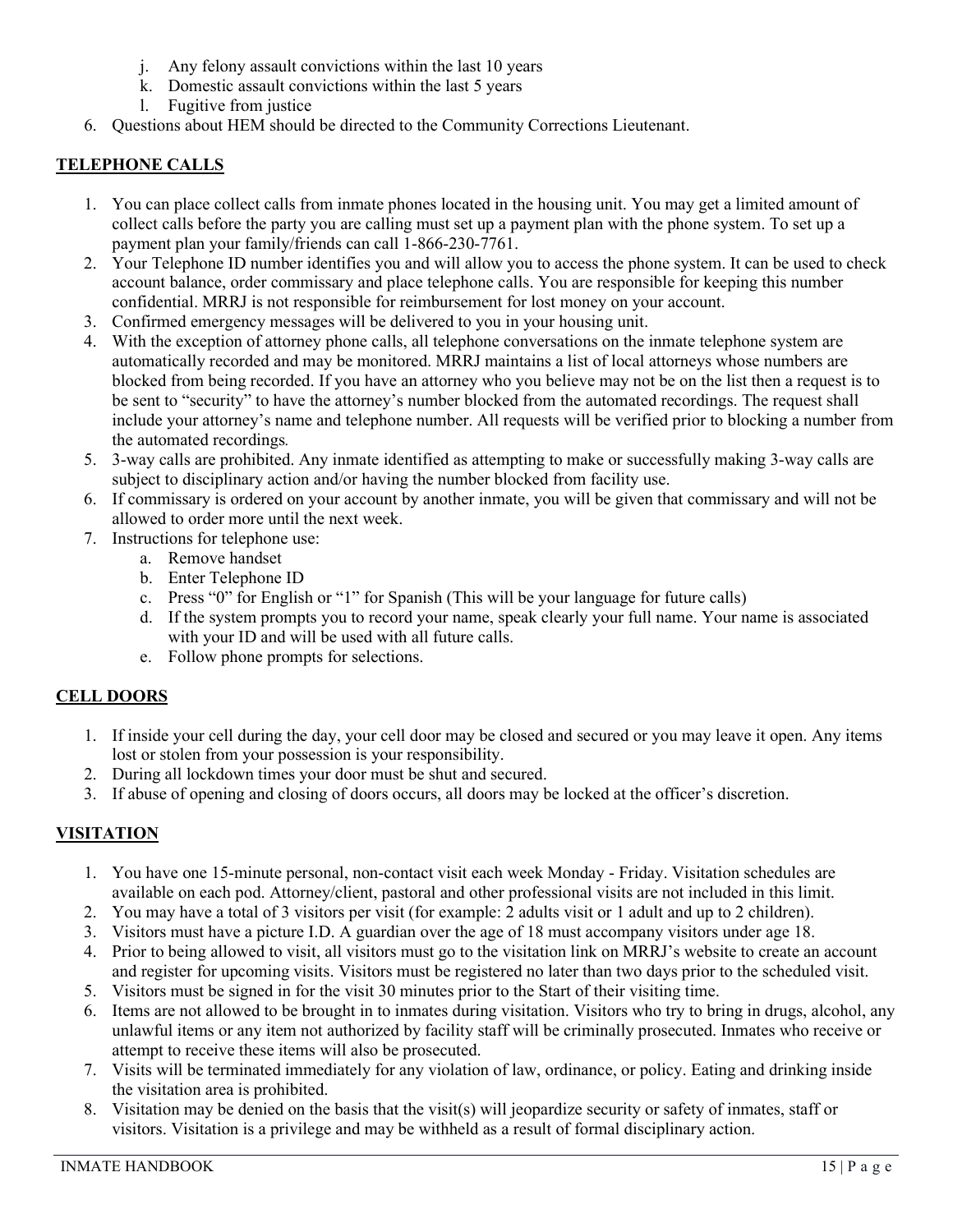- 9. You may request to block a visitor from visiting you, the block will be placed for the remainder of your current incarceration.
- 10. Visitation is not permitted while inmates are in Booking or Disciplinary status.
- 11. Attorneys are permitted to visit Monday-Friday during normal business hours, Monday and Tuesday evenings, and Saturday afternoons. For professional visits outside of these times, the individual must contact the Chief of Security to make special arrangements. Visits between inmates and attorneys are private and confidential. Inmates are permitted uncensored correspondence with their attorney(s).

## **GENERAL INMATE RULES AND CONDUCT**

- 1. Loud and disruptive behavior is prohibited.
- 2. Profanity and nudity are prohibited.
- 3. Loitering at pod entrance is prohibited.
- 4. Loitering is not allowed on the upper tier you must be in your cell or on the bottom floor area.
- 5. Chairs or other articles, which may impede movement, are prohibited on stairs and the upper tier.
- 6. Chairs are not permitted to be in an inmate's cell at any time. (CL1 is an exception due to two inmates being housed in a cell and the table not having a stool)
- 7. Additional Chairs (plastic chairs) around the metal dayroom tables is prohibited.
- 8. Legs and feet are not allowed on pod furniture, walls, doors, etc.
- 9. Leaning back on chairs is prohibited.
- 10. Do not sit on tables, stairs or railings.
- 11. Inmates must shower at least twice weekly and maintain high hygiene standards at all times.
- 12. Fingernails no longer than  $1/8<sup>th</sup>$  inch beyond end/tip of fingers.
- 13. Inmates housed on the bottom floor are not allowed on the upper tier unless authorized by an officer.
- 14. Inmates are not allowed in another inmate's cell.
- 15. Exercising is not permitted in the dayroom.
- 16. Inmates must be fully clothed in their inmate uniform at all times when outside cells.
- 17. Inmates must wear a combination of pants, a white shirt, or the inmate uniform at all times while inside their cells. Inmates shall not be unclothed or only be wearing their underwear at any time other than when dressing and undressing.
- 18. When dressing and undressing, face your bunk with your back to the door.
- 19. Cells must be maintained in a clean, orderly state at all times. Beds must be made when not occupied.
- 20. All of the property you are authorized to have in your possession must be able to fit into your property tote. Any excess property is considered contraband and will be confiscated and destroyed.
- 21. Only push call boxes for emergency situations.
- 22. Nothing is to be pasted on/attached to the lights, walls, windows or vents.
- 23. Any sexual activity between inmates is prohibited by MRRJ policy. Sexual activity between inmates and jail employees is illegal by law. Middle River Regional Jail prohibits any acts of sexual misconduct, sexual violence and sexual abuse by inmates, staff, contractors/vendors, visitors, volunteers, or any other government employee.

## **INMATE DISCIPLINE**

# **VIOLATIONS OF RULES AND REGULATIONS**

- 1. Disciplinary actions will be taken for violations of rules and regulations. Criminal prosecution will result if you violate the law. Restitution will be imposed for repairs or replacement costs, including shipping, labor and miscellaneous expenses when property damage occurs. Restitution will include required medical treatment, cost of other professional services, travel and hospital escorts.
- 2. Inmates found guilty of battery violations will not be permitted possession of batteries in the future.
- 3. Violations are defined as Minor and Major, depending on the severity of the violation.

# **GENERAL RULES**

While this list is not all inclusive, the following is a list of actions which interfere with the orderly operation of the facility and are considered a violation of facility rules:

1. Profanity, derogatory remarks or gestures to visitor, staff or another inmate.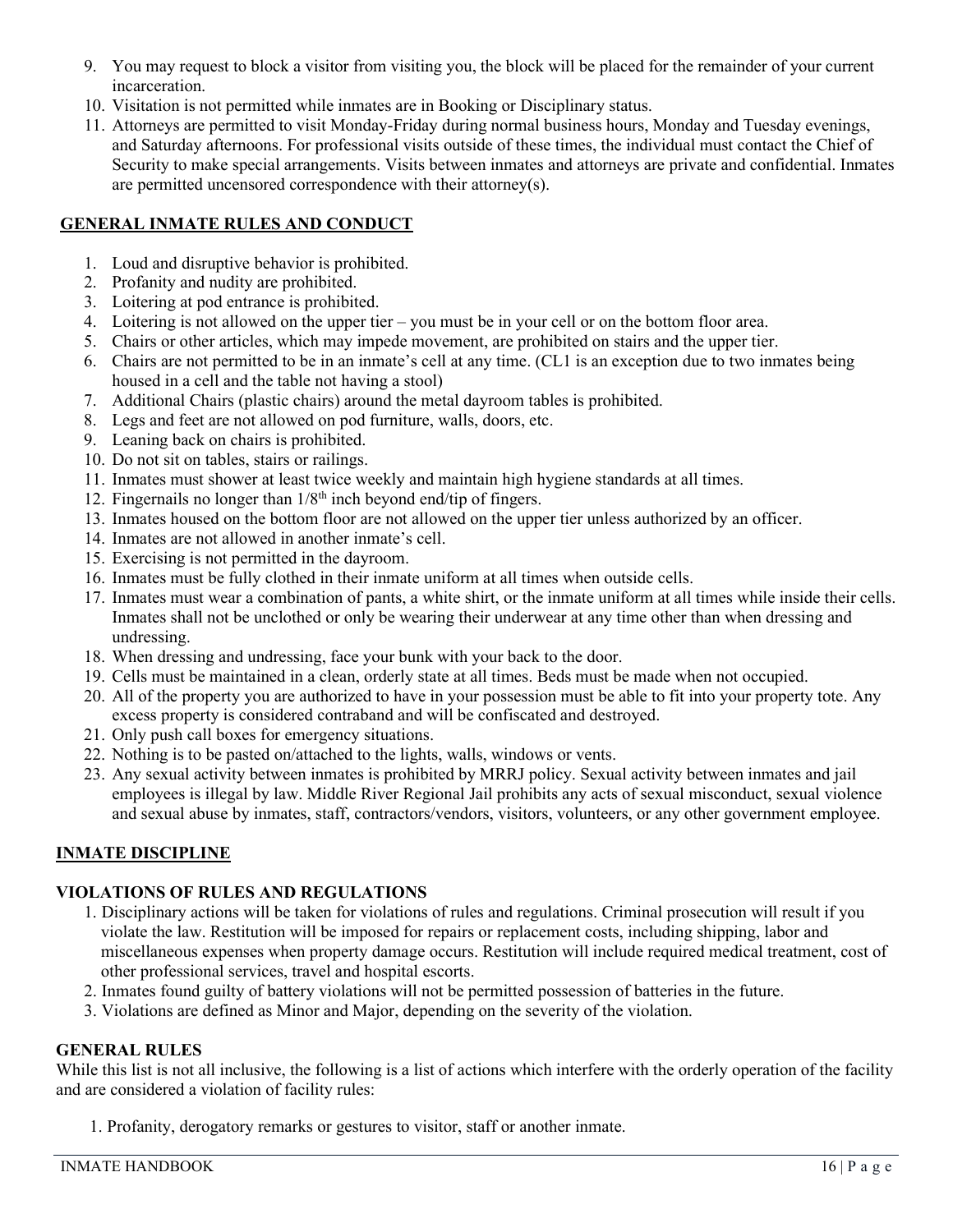- 2. Making unnecessary noise unless for an emergency (shouting, whistling, pounding on doors).
- 3. Not doing routine duties, such as cleaning housing area, making bed, maintaining personal hygiene.
- 4. Not wearing the complete inmate uniform when out of cell or wearing the uniform improperly.
- 5. Horseplay or teasing another inmate.
- 6. Taking unauthorized items to recreation, visitation, programs or outside transports.
- 7. Unauthorized communication between pods, including hand gestures.
- 8. Failure to keep all property in cells stored in property storage bin. Property not kept in bin is subject to confiscation.
- 9. Being on the second tier if not housed there, or congregating on second tier.
- 10. Sitting on dayroom tables or backs of chairs; leaning back or rocking on chairs.
- 11. Putting feet on or leaning on walls, banisters or railings.
- 12. Using pillows, mattress, bed linens, or blankets in dayroom area.
- 13. Drawing, marking or coloring on walls, floors, or other areas of the facility.
- 14. If Inmate Worker, violation of work rules.
- 15. Failure to follow institutional or posted rules and regulations, including the Inmate Handbook.
- 16. Misuse of, or filing a false medical request or request for information, etc.
- 17. Unexcused absence from place of assignment.
- 18. Failure to follow safety or sanitation rules.
- 19. Disrespect or harassment toward a staff member, volunteer, visitor or other inmate.
- 20. Throwing any object in day room or common area.
- 21. Failure to keep all doors, walls, windows and ceilings free of posted signs, posters, pictures or other items.
- 22. Keeping food or drink in your cell that was not purchased from Commissary.
- 23. Failure to follow hygiene standards.
- 24. Possession of excess issued items.
- 25. Failure to turn in a food tray or utensil.
- 26. Abusing privileges.
- 27. Talking, stopping, or delaying inmate movement while outside the housing unit.
- 28. Failure to keep all cell doors clear of obstruction in order to ensure proper air circulation and vision throughout the facility.

#### **MINOR VIOLATIONS – 200 SERIES**

- 201. Failing to follow the directions of staff (Disobeying a direct order)
- 202. Gather around or approaching any person in a threatening or intimidating manner
- 203. Using vulgar, abusive, derogatory, or insolent language
- 204. Lying to staff
- 205. Harassing staff or demanding/receiving anything under threat of any kind
- 206. Using intercoms/call boxes for anything other than an emergency, unless directed to do so by staff
- 207. Stopping or delaying movement, to or from housing
- 208. Refusal to accept work assignment
- 209. Moving housing assignments without permission (bunk, cell, pod, etc.)
- 210. Throwing/dropping or otherwise causing any object to become airborne or move across the floor
- 211. Damage to, alteration, defacing, or misuse of facility or another person's property (\*Depending on extent or nature of damage, the charge may be elevated to 137 Major Violation\*)
- 212. Failing to wear full inmate uniform at all times in the dayroom or when leaving the housing unit
- 213. Wearing items on the head while outside of the cell, unless approved for religious purposes
- 214. Tattooing self or others, or having any tattooing paraphernalia
- 215. Tampering with televisions, telephones, tablets, kiosks, tablet charging stations, microwaves or vending machines
- 216. Abusing privileges
- 217. Disrupting or abusing programs, health services, religious services, food services or visitation
- 218. Hanging and/or attaching items from/to walls, vents, bunks, ceilings, windows, doors, railings or floors
- 219. Failing to keep the dayroom and cells clean, orderly, and sanitary, or failing to clean as instructed by staff.
- 220. Jumping or hanging from banisters, railings, stairways or fixtures
- 221. Horseplay, running, screaming, yelling or otherwise causing a disturbance
- 222. Gambling in any form
- 223. Buying, selling, trading or transfer of property or money between inmates
- 224. Locking another inmate in his/her cell
- 225. Threatening other inmates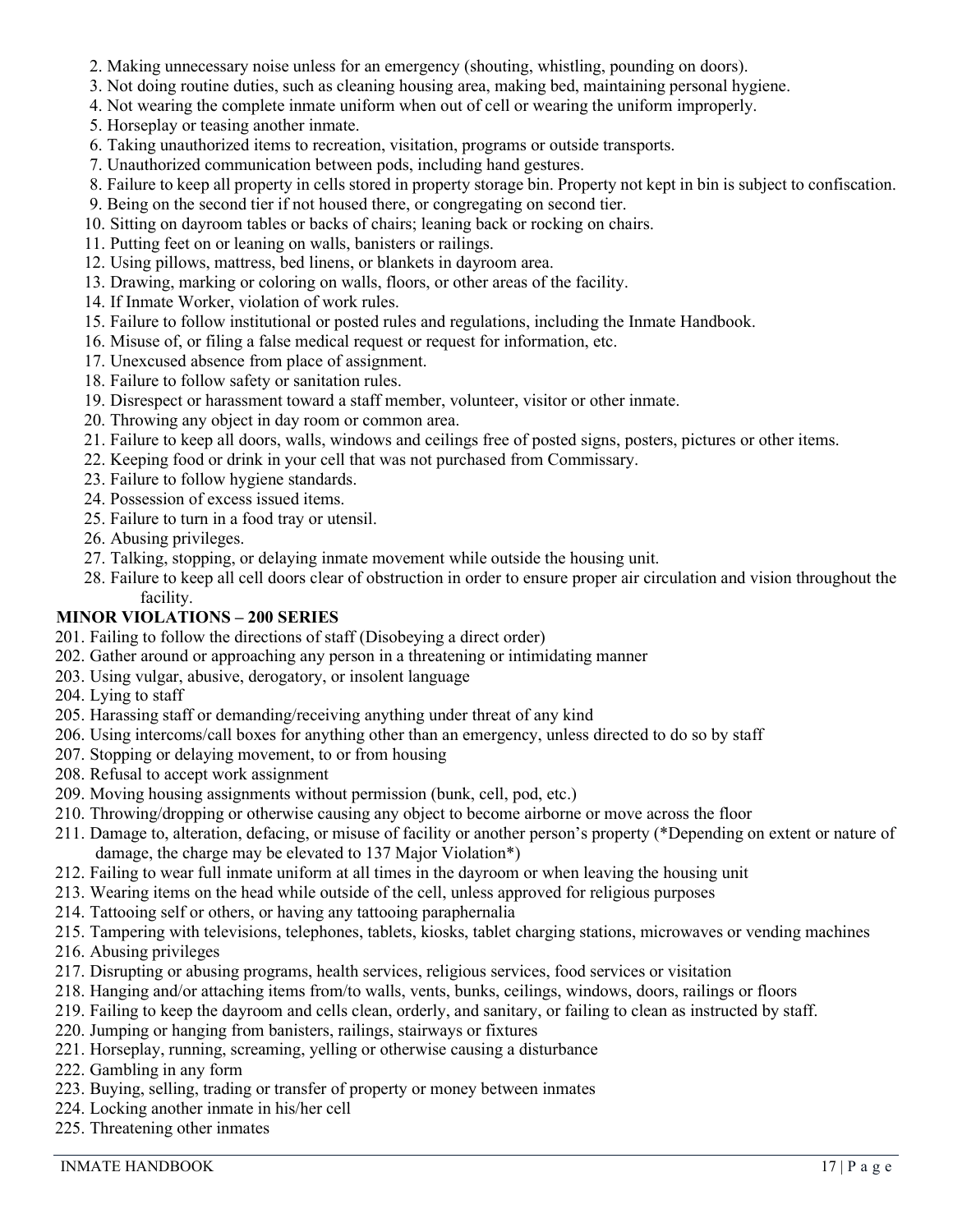- 226. Communicating, harassing, or interfering with the work of inmate workers involved in performance of their duties
- 227. Unauthorized contact between inmates, visitors or public
- 228. Communication with people outside the facility through windows or other openings, including hand gestures. Attempts to communicate with people outside the facility during transportation is included in this violation
- 229. Being in an unauthorized area
- 230. Entering another inmate's cell or living quarters
- 231. Violation of work or program agreement
- 232. Failing to follow proper procedure for obtaining medical services or feigning (faking) illness
- 233. Manufacture, possession, or transfer of forged documents
- 234. Possession of stolen property
- 235. Unauthorized possession of money
- 236. Charging or accepting any compensation for legal assistance
- 237. Unauthorized possession of Commissary items
- 238. Purchasing Commissary items for another inmate
- 239. Passing or attempting to pass items between housing units. Unauthorized communication between housing units.
- 240. Violation of conditional probation of a Disciplinary Hearing penalty as suspended/taken under advisement for any Minor Violation (200 series)

# **MAJOR VIOLATIONS – 100 SERIES**

- 101. \*Killing of any person
- 102. \* Escape, trying to escape, helping another inmate to escape, failure to return at designated time, or walking away from assigned job (i.e., HEM, HEI, Workforce, or furlough)
- 103. \* Seizing or holding hostages or in any manner unlawfully detaining any person against his/her will
- 104. \* Possession of staff uniform(s), or parts of the staff uniform
- 105. \* Concealment of identity, falsely identify self to staff, hiding or wearing a disguise
- 106. \* Inciting or participating in a riot or a group demonstration
- 107. \*Sexual assault
- 108. \* Assault, or instigating assault, on staff/another inmate
- 109. \*Having a weapon, chemical agent or substance, explosive or any object which has been changed so it can be used as a weapon
- 110. \* Arson, setting or attempting to set a fire, or causing an object to combust by any means
- 111. \* Engaging in sexual activity involving another person with/without consent
- 112. Interfering with count procedures
- 113. Interfering with security operations or mechanical devices of the facility which may include but is not limited to tampering with or blocking windows, vents, locking devices, plumbing, life support or fire control systems
- 114. Flooding or attempting to Flood any area
- 115. Refusing/Failing to immediately lockdown or lock back when instructed to do so, or at designated times prior to count/meals
- 116. Failing to follow the directions of staff thereby causing a security breach
- 117. Creating any security disturbance which causes staff to respond
- 118. Fighting, assisting in, or inciting a fight with another inmate
- 119. Under the influence of drugs, alcohol or intoxicants (pertains to any use of un-prescribed drugs or medication)
- 120. Possession of contraband or anything not approved for you to have
- 121. Possession of drugs, alcohol or intoxicants or, paraphernalia associated with their administration/manufacture
- 122. Resisting Restraints- inmates refusing to place their hands, feet or limbs in a position as instructed by staff; also, to include pulling away from staff while attempts are made to restrain (handcuffs/shackles/waist chain or belt/etc.)
- 123. Throwing, tossing, propelling, or causing to move any bodily fluids
- 124. Attempting to commit Suicide/Self-Harm- Any action that causes/may cause injury to oneself
- 125. Extorting, blackmailing, or attempting to control any person by force or threats
- 126. Use of either verbal or physical threats (direct or indirect), bullying, coercion, force, or intimidation against staff
- 127. False statements or charges against an employee
- 128. Offering a bribe or anything of value to staff, visitor or another inmate
- 129. Indecent exposure or indecent proposals to any person- Inappropriate advances, request for sexual favors verbally or by gestures, or actions of a sexual, derogatory or offensive nature directed towards any person
- 130. Inappropriate touching or any physical contact on the body of another person in a manner to promote sexual stimulation or gratification, either directly or through clothing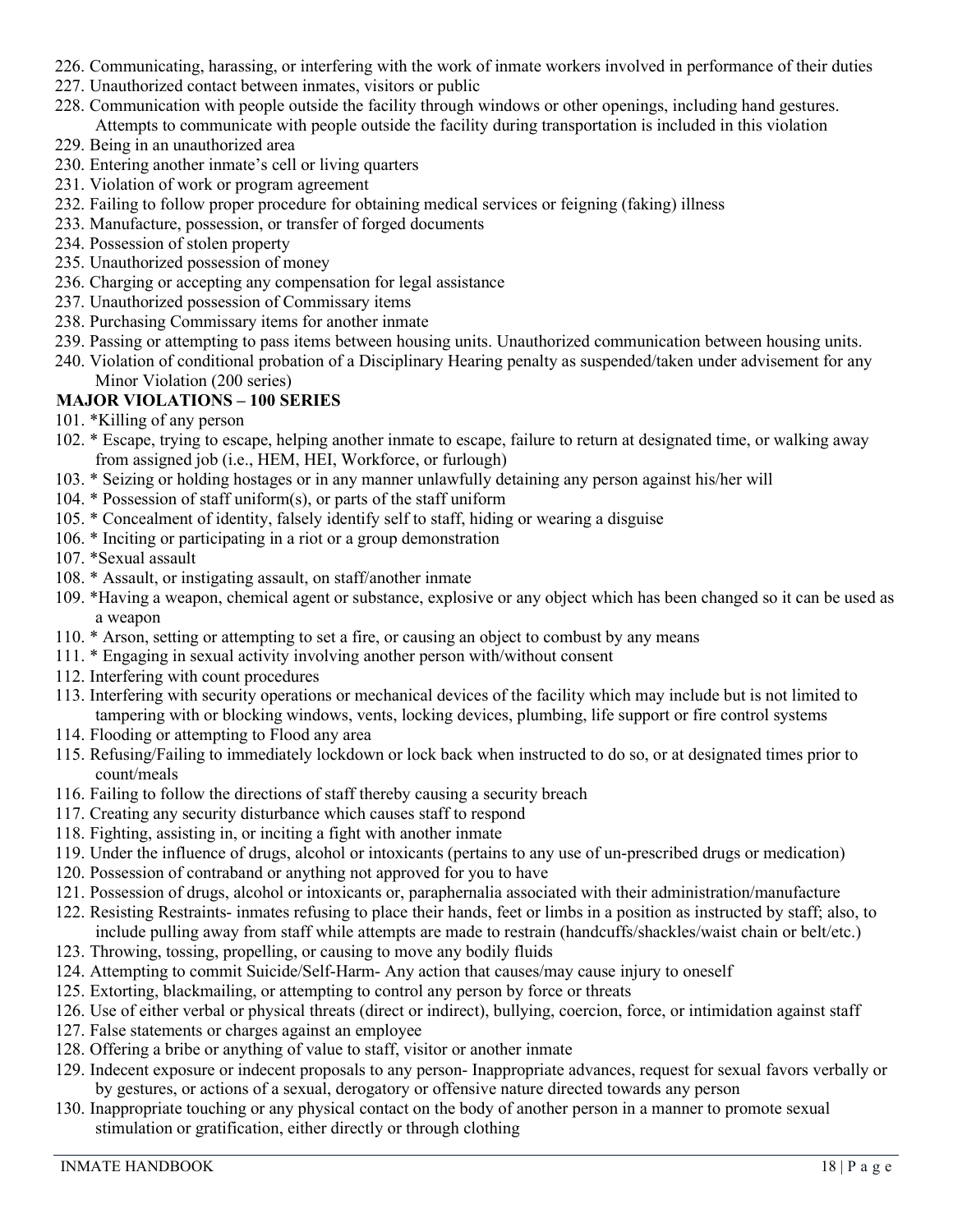- 131. Possession of facility issued or other medication without authorization, stockpiling medication, misuse of medication, sharing, trading or selling medication to others
- 132. Smoking and/or possession of tobacco or inhalants in any form
- 133. Adulteration, dilution, substitution of specimen for the purpose of compromising the results of the drug test or refusing to submit to drug/alcohol testing
- 134. Plotting/Planning of one or more inmates to break the law or violate facility rules
- 135. Failure to relocate- refusing to move to an assigned pod or cell at the direction of staff.
- 136. Entering/leaving housing area without permission
- 137. Malicious destruction, alteration, or misuse of facility or a person's property
- 138. Theft or assisting another to commit theft
- 139. Participating in acts for the benefit or a Gang, or gang-like activity, including but not limited to assault, fighting, recruiting, use codes, signs, dress or other outward manifestations of gang involvement or association
- 140. Unauthorized use or abuse of mail, tablet communication, or telephone to commit fraud or any other purpose
- 141. Refusal to provide a DNA sample
- 142. Violation of conditional probation of a Disciplinary Hearing penalty as suspended/ taken under advisement for any Major Violation (100 series)
- 143. Habitual Misconduct- Continued violation of major or minor rules which establishes a pattern of disregard for rules, repeating the same Violation or one of similar nature

#### *\* Violations for which a penalty offer is not authorized*

#### **SANCTIONS SCHEDULE FOR VIOLATIONS**

- 1. The following penalty range for Minor and Major Violations may be imposed for a violation of rules:
	- a. Minor 200 Series Violations: Penalty "a" through "f"
	- b. Major 100 Series Violations: Penalty "a" through "h"
	- c. Penalty Offer/Plea Agreement: Penalty based on series of the Violation as indicated above
	- d. Violation of Conditional Suspension
		- i. Violation Code 134 or 142: Only the un-served portion of a previously suspended penalty may be re-imposed upon conviction of Violation Code 134/142

#### **PENALTIES**

- 1. The following penalties may be imposed for the Code of Violations. Penalties are listed in order of severity from least to most severe.
	- a. Reprimand
	- b. Loss of one of the following privileges for a maximum of 60 calendar days:
		- i. Commissary (A one-time purchase of a reasonable quantity of writing materials, over-the-counter medications, and personal hygiene items will be allowed)
		- ii. Recreation
		- iii. Telephone (Verified legal phone calls are allowed)
		- iv. Personal Visiting (Attorney & religious adviser visits are allowed)
		- v. Confiscation of personal radio or loss of tablet privileges
	- c. Loss of two of the following privileges for up to 60 calendar days for Minor Violations and up to 90 days for Major Violations. The loss of two privileges should be concurrent with each other, for the same number of days during the same time period.
		- i. Commissary (A one-time purchase of stamps, reasonable quantity of writing materials, over-thecounter medications, and personal hygiene items will be allowed)
		- ii. Recreation
		- iii. Telephone (Verified legal phone calls are allowed)
		- iv. Personal Visiting (Attorney & religious adviser visits are allowed)
		- v. Confiscation of personal radio or loss of tablet privileges
	- d. Cell or quarters restriction for maximum of 30 calendar days. (Only allowed to leave cell/sleeping area for showers, visitation, or religious adviser visits after which they will return to their assigned cell/bed.)
	- e. Restitution
	- f. Disciplinary Detention status from 1 to 15 calendar days
	- g. Disciplinary Detention status from 1 to 30 calendar days
	- h. Loss of up to 30 days good conduct allowance and disciplinary detention from 1 to 30 days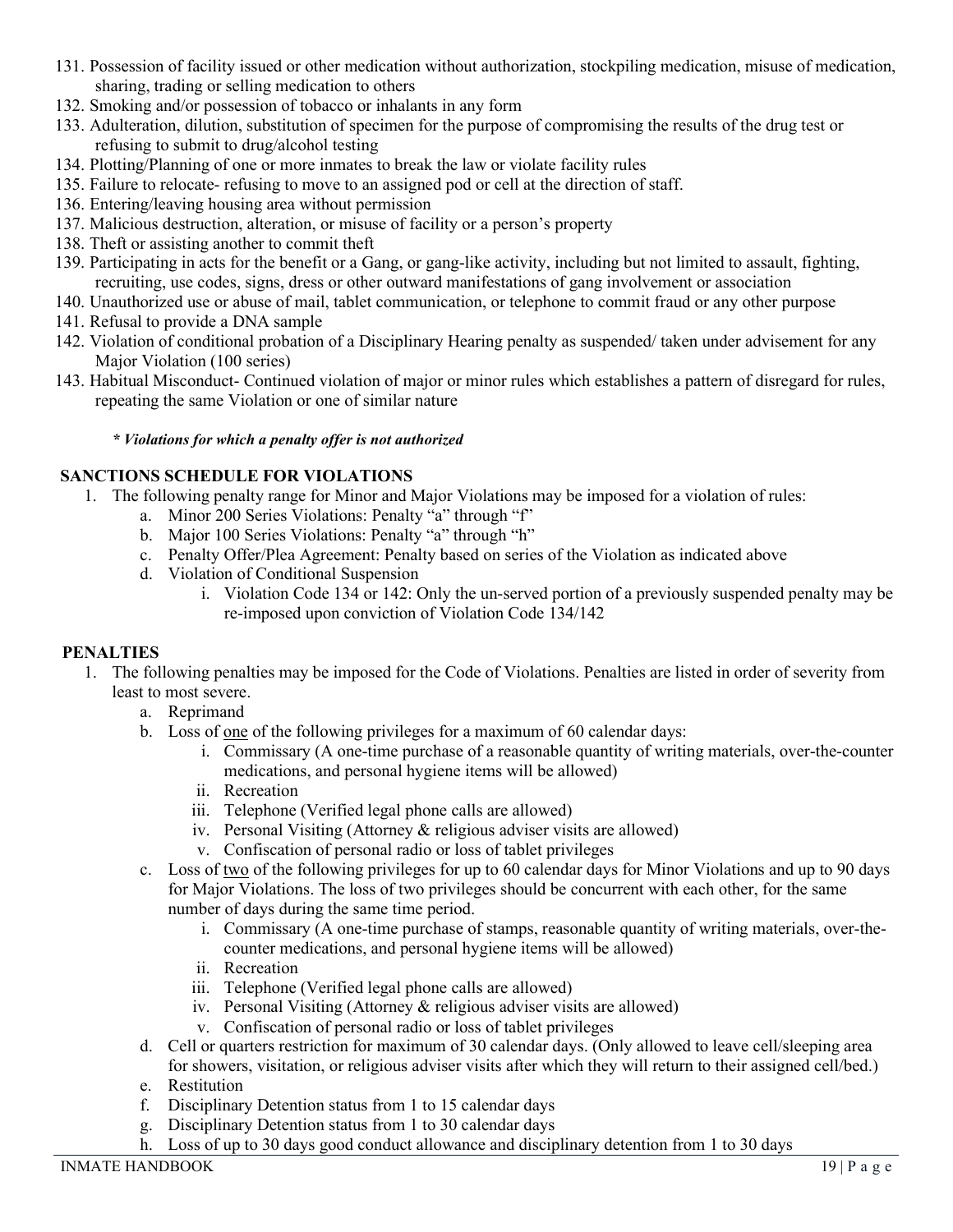## **HEARING PROCESS FOR VIOLATIONS**

- 1. Violations will be reported and charged using a Disciplinary Charge Sheet. A Hearings Officer will hear and decide charge(s) against you.
- 2. You may present evidence during the hearing unless you waive the right, are unruly before or during the hearing, or pose a security risk. You may have help explaining the process either before or during the hearing. You must submit a request to "security" requesting help at least 2 hours before the hearing.
- 3. At the hearing you will have a chance to make a statement, have a witness(es) give a statement on your behalf and to present evidence.
- 4. An account of the hearing, findings from Hearings Officer and any penalties against you will be recorded. You will receive a written copy of this information.
- 5. The charging officer does not have to be present on Minor charges.
- 6. The Shift Lieutenant or designee may give you a plea bargain option.

#### **DISCIPLINARY APPEAL PROCEDURES**

- 1. You have the right to appeal a guilty finding or any punishment to the Chief of Security.
- 2. The appeal must be made within 24 hours after receipt of the findings. The appeal must be submitted in writing to the Chief of Security. The penalty imposed will not be suspended pending the outcome of the appeal. The appeal authority will affirm, modify or reverse the decision of the Hearing's Officer. The appeal decision is final.
- 3. If you were in Pre-Hearing Detention and are subsequently found guilty, the time you served will count towards any time imposed but will not count towards Loss of Privilege sanctions.

#### **RELEASE FROM JAIL**

- 1. You will be released upon completion of sentence; dismissal of charges; or posting of bond. Sentence completion releases occur each morning at a designated time. No exceptions.
- 2. Before leaving the housing unit, you must clean your individual area in the cell.
- 3. You will be escorted to the booking area where you will change clothes and return all jail issued items.
- 4. You will be issued a card/check refunding the money in your Inmate Account.
- 5. You will sign a Property Release Form and Inmate Account Form verifying the return of your property. Immediately report to the officer any discrepancies between the property returned and your Property Release Form. Do NOT sign the Property Release Form until you have accounted for your property in front of the officer.
- 6. You will be asked for a forwarding address.
- 7. If you have any medications here at the jail, you will need to contact the medical department once you're released for receipt of your medication supply.

#### **INMATE KEEP FEE**

Effective October 1, 2012, Middle River Regional Jail began charging a \$3.00 per day fee pursuant to Virginia Code §53.1-131.3 to defray costs associated with the inmate's keep.

- 1. Procedures
	- a. During the booking, classification and orientation process, the inmate will be made aware of the inmate keep fee.
	- b. The inmate will be given and be required to sign a form advising him/her of the fee amount. This information will be provided at the same time the inmate is provided with other Middle River Regional Jail program and procedures information. If an inmate's arrival date and release date are within 24 hours, the inmate shall be charged only the equivalent of one day's fee (Release processing in OMS will trigger one day's debit on the inmate's account.).
	- c. Each time the inmate is charged the inmate keep fee; the deduction shall be reflected on the inmate's account. Should the inmate have no funds, then the account will be debited until funds are available. The keep fee will debit each day the inmate is housed at Middle River Regional Jail. If the inmate has no money on his/her account, the account will continue to debit and establish a cost recovery balance. Upon release from MRRJ, the cost recovery balance will remain. In the event the inmate returns to MRRJ, the outstanding cost recovery balance due upon release will again become active.
	- d. Inmates will receive 50% of any deposit that is made to an account that is in cost recovery status for room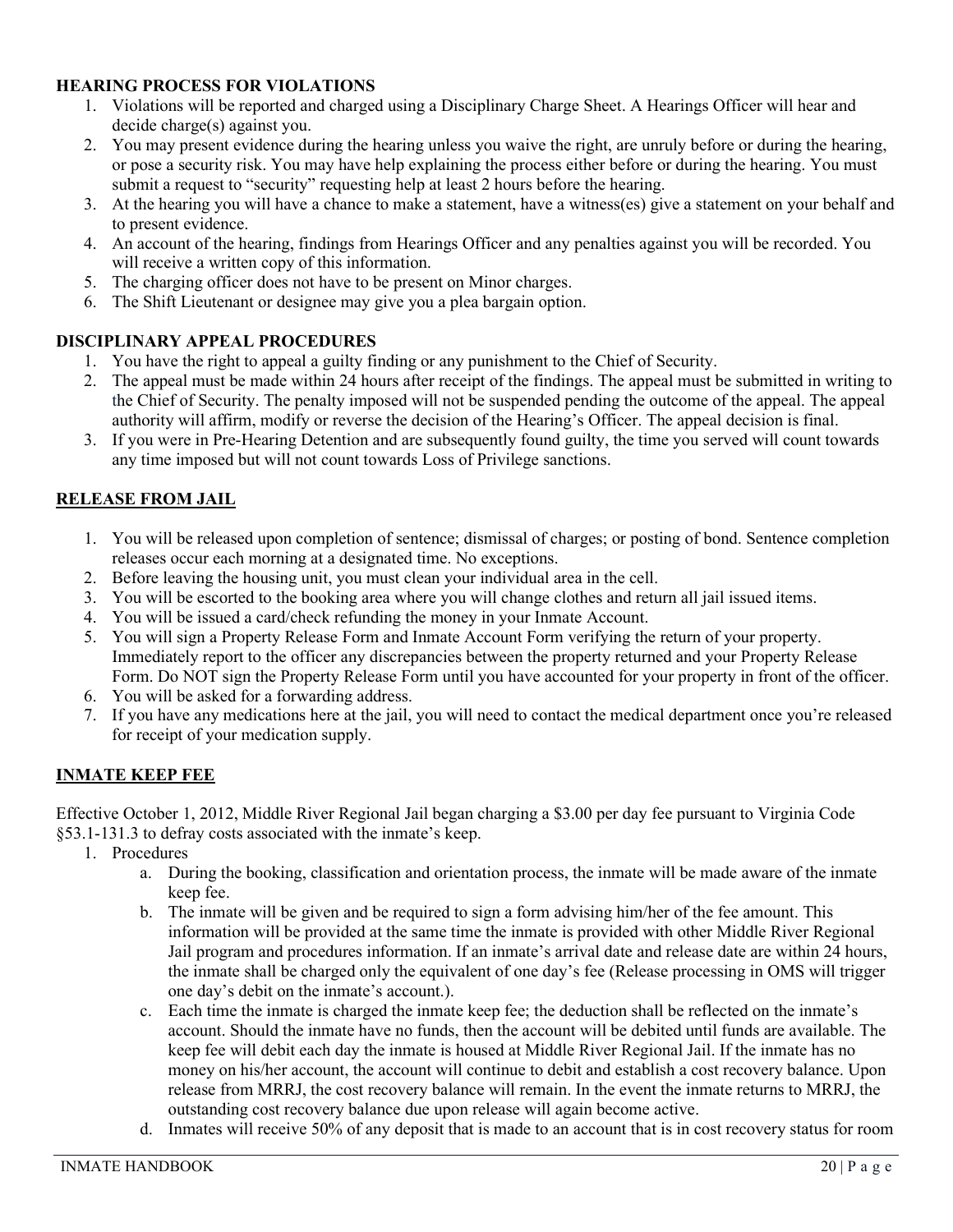and board fees. The remaining 50% will be credited towards the inmate's cost recovery balance.

- e. The following inmates are exempted from the daily keep fee:
	- i. Work Release Inmates
	- ii. Work Force Inmates
	- iii. Inmates assigned to Trusty jobs
- f. Federal Inmates being held in this facility will not be charged the daily keep fee. Federal authority 18 USC 4013(d) only allows health care services to be assessed on Federal inmates.
- 2. Procedures for Refund
	- a. A refund will be given to any person who is acquitted "NOT GUILTY" on all filed charges.
	- b. Any person receiving deferred adjudication by the Court pending community corrections programming or whose charges are dismissed/nolle prosequi as the result of successfully fulfilling another court mandated shall NOT be eligible for a refund.
	- c. Any person eligible for a refund must submit a request in writing within 60 days of his/her release to the Jail Superintendent.